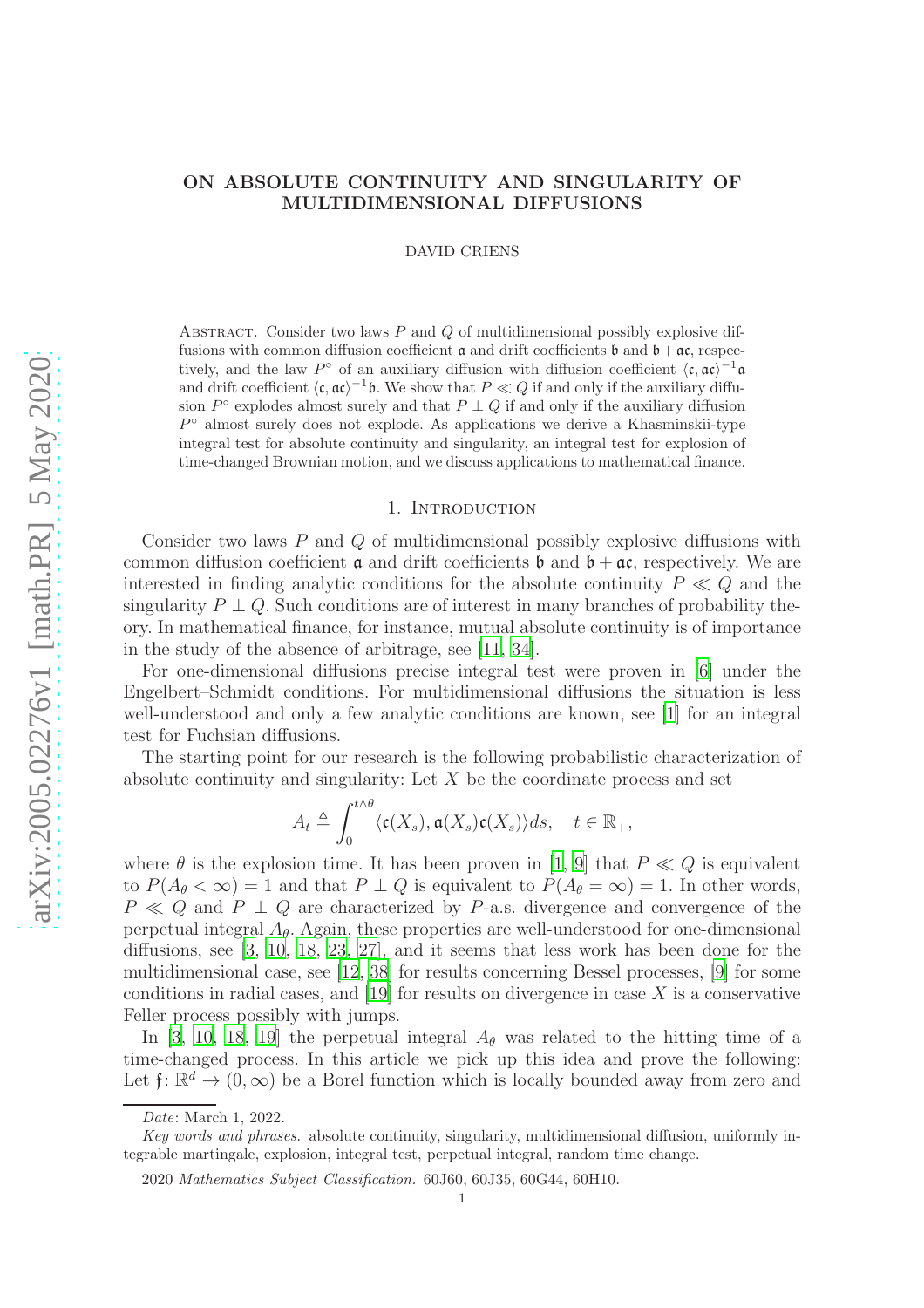infinity. Under the assumptions that the diffusion  $P$  exists and  $\mathfrak b$  and  $\mathfrak a$  are locally bounded, we show existence of a diffusion  $P^{\circ}$  with diffusion coefficient  $f^{-1}\mathfrak{a}$  and drift coefficient  $f^{-1}b$  such that the law of the perpetual integral

$$
T_{\theta} \triangleq \int_0^{\theta} \mathfrak{f}(X_s) ds
$$

under P coincides with the law of the explosion time  $\theta$  under  $P^{\circ}$ . Furthermore, we show that  $P^{\circ}$  is unique whenever P is unique.

Returning to our initial problem, we note that in case  $f = \langle \mathfrak{c}, \mathfrak{a} \mathfrak{c} \rangle$  the absolute continuity  $P \ll Q$  is equivalent to  $P^{\circ}(\theta < \infty) = 1$  and the singularity  $P \perp Q$  is equivalent to  $P^{\circ}(\theta = \infty) = 1$ . This observation is very useful, because the literature contains many conditions for explosion and non-explosion of multidimensional diffusions, see [\[22](#page-18-5), [28](#page-18-6), [36\]](#page-18-7). For illustration, we formulate a Khasminskii-type integral test for absolute continuity and singularity.

The result can also be applied in the converse direction: In case we have criteria for absolute continuity and singularity, these can be used to deduce explosion criteria for time-changed diffusions. To illustrate this, we derive an integral test for almost sure explosion and non-explosion of time-changed Brownian motion, using results on singularity of Fuchsian diffusions proven in [\[1](#page-17-2)]. The integral test improves several conditions known in the literature, see [\[22\]](#page-18-5).

The absolute continuity  $P \ll Q$  is intrinsically connected to the uniform integrable (UI) Q-martingale property of a certain stochastic exponential (see Eq. [2.2](#page-4-0) below), which has been studied for one-dimensional diffusions in [24]. Independent of the dimension, it is known that for the conservative case the loss of the martingale property has a one-to-one relation to the explosion of an auxiliary diffusion, see, e.g., [\[5,](#page-17-6) [35](#page-18-8)]. This turned out to be wrong in the non-conservative setting of [24]. Our result explains that for the UI martingale property the statement is true irrespective whether the diffusions are conservative or non-conservative.

As a third application, we use the relation of the UI martingale property and absolute continuity to study a problem in mathematical finance: We derive an explosion criterion for a local martingale measure to be a true martingale measure on the infinite time horizon.

Let us close the introduction with comments on related literature. To the best of our knowledge, the relation of absolute continuity/singularity and explosion of a timechanged process has not been reported before. We think that our new integral tests for absolute continuity/singularity and explosion/non-explosion illustrate that working out this connection is fruitful. The integral tests in [\[6](#page-17-1), 24] for absolute continuity, singularity and the UI martingale property in one-dimensional frameworks can be deduced from our result and Feller's test for explosion under additional assumptions on the coefficients. For general one-dimensional diffusion models with finite and infinite time horizon, analytic conditions for a local martingale measure to be a martingale measure were given in [\[25](#page-18-9)]. Conditions for one- and multidimensional diffusion models with finite time horizon were proven in [7, [8,](#page-17-7) [35\]](#page-18-8). We extend part of these results to a multidimensional setting with infinite time horizon. Beginning with [37], existence and uniqueness results for time-changed Markov processes have a long history, see, e.g., [\[4](#page-17-8), [36\]](#page-18-7) for more information. In most of the classical work, the function f is assumed to be uniformly bounded away from zero, which implies that the time-changed process is conservative in case the original process is conservative. In combination with conditions for non-explosion, general positive continuous f are considered in the recent article [\[19](#page-18-4)].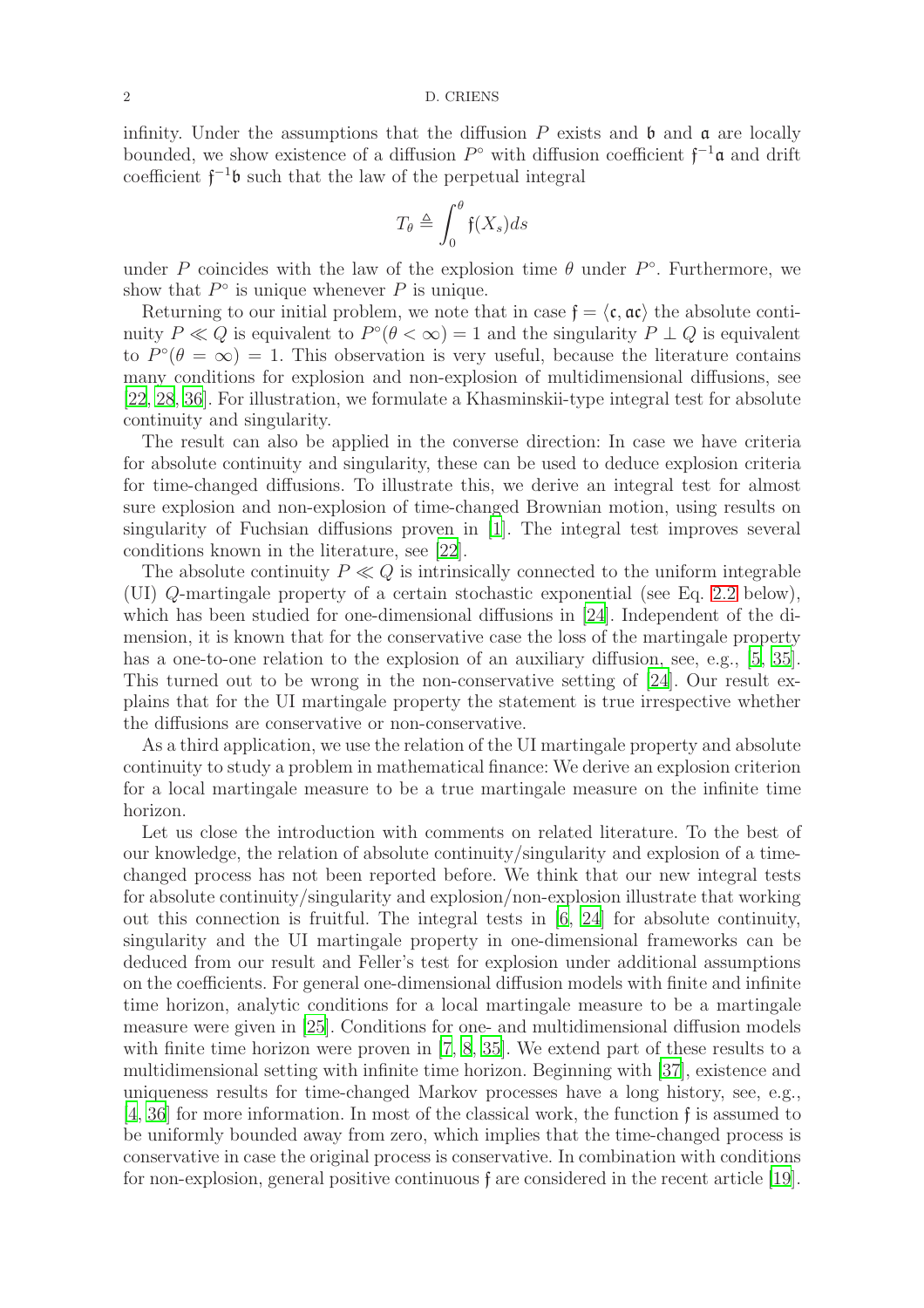The novelty of our existence and uniqueness result is that we work without additional assumptions for non-explosion. This is crucial for the question of absolute continuity and singularity. Moreover, we work under sort of minimal assumptions on the original diffusion P by assuming only existence and locally bounded coefficients.

<span id="page-2-0"></span>The article is structured as follows: In Section [2](#page-2-0) we present our main results, in Section [3](#page-5-0) we discuss applications and in Section [4](#page-9-0) we prove our main theorem.

# 2. Main Results

Let  $\mathbb{R}^d$   $\triangleq$   $\mathbb{R}^d \cup {\{\Delta\}}$  be the one-point compactification of  $\mathbb{R}^d$ . We define  $\Omega$  be the space of all continuous functions  $\mathbb{R}_+ \to \mathbb{R}^d_\Delta$  which are absorbed in  $\Delta$ . Let X be the coordinate process on  $\Omega$ , i.e.  $X_t(\omega) = \omega(t)$  for all  $\omega \in \Omega$  and  $t \in \mathbb{R}_+$ , and define  $\mathcal{F} \triangleq \sigma(X_t, t \in \mathbb{R}_+), \mathcal{F}^o_t \triangleq \sigma(X_s, s \in [0, t])$  and  $\mathcal{F}_t \triangleq \mathcal{F}^o_{t+} \triangleq \bigcap_{s>t} \mathcal{F}^o_s$  for all  $t \in \mathbb{R}_+$ . s Except stated otherwise, all terms such as martingale, local martingale, stopping time etc. correspond to  $\mathbf{F} \triangleq (\mathcal{F}_t)_{t\geq 0}$  as underlying filtration. Let  $\mathbb{S}^{d \times d}$  be the space of symmetric non-negative definite real-valued  $d \times d$  matrices.

For  $n \in \mathbb{N}$  we set

$$
\theta_n \triangleq \inf(t \in \mathbb{R}_+ : ||X_t|| \geq n), \quad \theta \triangleq \inf(t \in \mathbb{R}_+ : X_t = \Delta) = \lim_{m \to \infty} \theta_m.
$$

It is well-known that  $\theta_n$  and  $\theta$  are stopping times. We fix two Borel functions  $\mathfrak{b}: \mathbb{R}^d \to$  $\mathbb{R}^d$  and  $\mathfrak{a} \colon \mathbb{R}^d \to \mathbb{S}^{d \times d}$  and impose the following:

(S1) b and a are locally bounded.

Here,  $S$  is an acronym for *standing*, which indicates that the assumption is in force for the remainder of the section.

The following definition of a *martingale problem* is taken from [\[28\]](#page-18-6), where it is called generalized martingale problem due to the possibility of explosion. For simplicity we drop the term generalized.

**Definition 2.1.** We say that a probability measure P on  $(\Omega, \mathcal{F})$  solves the martingale problem  $MP$  ( $\mathfrak{a}, \mathfrak{b}, x_0$ ), where  $x_0 \in \mathbb{R}^d$ , if  $P(X_0 = x_0) = 1$  and for all  $n \in \mathbb{N}$  and  $f \in C^2(\mathbb{R}^d)$  the process

$$
f(X_{\cdot\wedge\theta_n}) - f(x_0) - \int_0^{\cdot\wedge\theta_n} \left( \langle \nabla f(X_s), \mathfrak{b}(X_s) \rangle + \frac{1}{2} \text{tr}(\nabla^2 f(X_s) \mathfrak{a}(X_s)) \right) ds
$$

is a P-martingale. A solution P is called conservative (or non-explosive), if  $P(\theta =$  $\infty$ ) = 1, and almost surely explosive, if  $P(\theta < \infty) = 1$ .

The following theorem is the key observation in this article. It explains that perpetual integrals are distributed as the explosion time of a time-changed diffusion. The proof is given in Section [4](#page-9-0) below.

<span id="page-2-2"></span>**Theorem 2.2.** Let  $f: \mathbb{R}^d \to (0, \infty)$  be Borel and locally bounded away from zero and infinity. There exist  $\mathbb{R}^d_\Delta$ -valued right-continuous measurable processes Y and U such that for every  $x_0 \in \mathbb{R}^d$  and every solution  $P_{x_0}$  to the MP  $(\mathfrak{a}, \mathfrak{b}, x_0)$  the following hold:

- (i) Y has  $P_{x_0}$ -a.s. continuous paths.
- (ii)  $P_{x_0}$ -a.s.  $U \circ Y = X$ .
- (iii)  $P_{x_0}^{\circ} \triangleq P_{x_0} \circ Y^{-1}$  solves the MP  $(\mathfrak{f}^{-1}\mathfrak{a}, \mathfrak{f}^{-1}\mathfrak{b}, x_0)$ .
- (iv) For all Borel sets  $A \subseteq [0, \infty]$

<span id="page-2-1"></span>
$$
P_{x_0}\Big(\int_0^\theta \mathfrak{f}(X_s)ds \in A\Big) = P_{x_0}^\circ(\theta \in A). \tag{2.1}
$$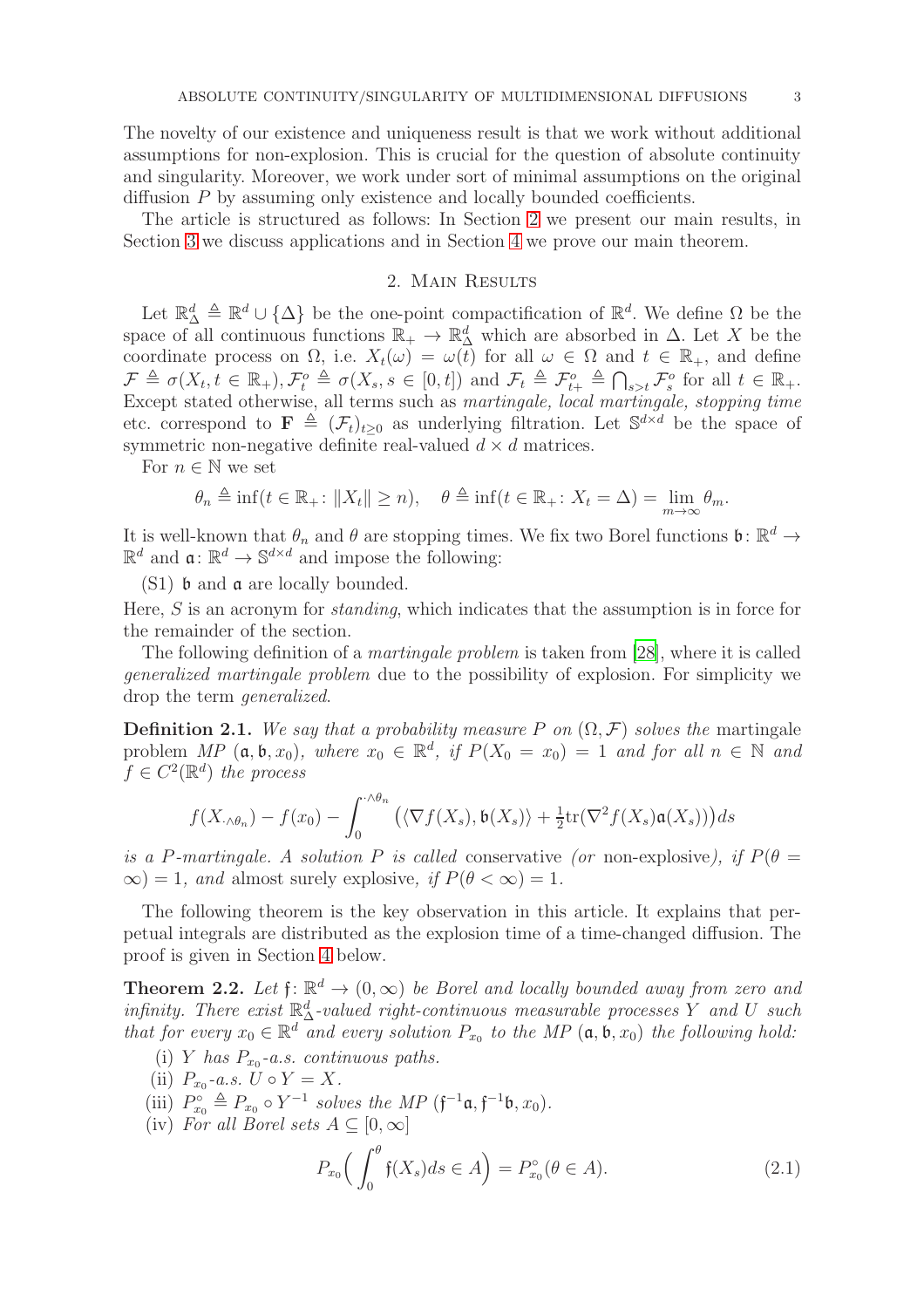In particular, existence and uniqueness hold simultaneously for the MPs  $(a, b, x_0)$  and  $(f^{-1}a, f^{-1}b, x_0).$ 

Remark 2.3. While our main interest lies in the equality [\(2.1\)](#page-2-1), also the existence and uniqueness parts of Theorem [2.2](#page-2-2) are useful, because they lead to localizations of known existence and uniqueness theorems. For example, suppose that  $\det(\mathfrak{a})$  is locally bounded away from zero. This is a weak ellipticity assumption without continuity. There exists a continuous function  $f: \mathbb{R}^d \to (0, \infty)$  such that  $f\mathfrak{b}$  and  $f\mathfrak{a}$  are bounded. Thus, by an existence result from [\[31\]](#page-18-10), the MP ( $\mathfrak{fa}, \mathfrak{fb}, x_0$ ) has a (conservative) solution. Now, Theorem [2.2](#page-2-2) implies that the MP  $(a, b, x_0)$  has a (not necessarily conservative) solution, too. We give more details on this in Appendix [A.](#page-16-0)

Fix a third Borel function  $\mathfrak{c} \colon \mathbb{R}^d \to \mathbb{R}^d$  with the following property:

(S2) ac is locally bounded.

Before we turn to our main application, we report a simple observation which might be of independent interest: Absolute continuity and singularity are invariant under time-changes. For an application of a related result to mathematical finance see [21].

**Corollary 2.4.** Let  $f: \mathbb{R}^d \to (0, \infty)$  be a Borel function locally bounded away from zero and infinity,  $x_0 \in \mathbb{R}^d$ ,  $P_{x_0}$  be the unique solution to the MP  $(\mathfrak{a}, \mathfrak{b}, x_0)$ ,  $Q_{x_0}$  be the unique solution to the MP  $(\mathfrak{a}, \mathfrak{b} + \mathfrak{a} \mathfrak{c}, x_0)$ ,  $P_{x_0}^*$  be the unique solution to the MP  $(\mathfrak{f}^{-1}\mathfrak{a}, \mathfrak{f}^{-1}\mathfrak{b}, x_0)$ and let  $Q_{x_0}^*$  be the unique solution to the MP  $(\mathfrak{f}^{-1}\mathfrak{a}, \mathfrak{f}^{-1}(\mathfrak{b}+\mathfrak{a} \mathfrak{c}), x_0)$ . The following hold:

- (i)  $P_{x_0} \ll Q_{x_0}$  if and only if  $P_{x_0}^* \ll Q_{x_0}^*$ .
- (ii)  $P_{x_0} \perp Q_{x_0}$  if and only if  $P_{x_0}^* \perp Q_{x_0}^*$ .

*Proof:* Assume that  $P_{x_0} \ll Q_{x_0}$ . For contradiction, let  $A \in \mathcal{F}$  be such that  $Q_{x_0}^*(A) = 0$ and  $P_{x_0}^*(A) > 0$ . Set  $B \triangleq \{Y \in A\}$ , where Y is as in Theorem [2.2.](#page-2-2) Then, Theorem [2.2](#page-2-2). yields that  $Q_{x_0}(B) = Q_{x_0}^*(A) = 0$  and  $P_{x_0}(B) = P_{x_0}^*(A) > 0$ . This is a contradiction and we conclude that  $P_{x_0}^* \ll Q_{x_0}^*$ . The converse implication in part (i) follows by symmetry. Part (ii) can be shown in the same manner.  $\square$ 

We assume the following:

(S3) For every  $x_0 \in \mathbb{R}^d$  there exists a unique solution  $P_{x_0}$  to the MP  $(\mathfrak{a}, \mathfrak{b}, x_0)$  and a unique solution  $Q_{x_0}$  to the MP  $(\mathfrak{a}, \mathfrak{b} + \mathfrak{a} \mathfrak{c}, x_0)$ .

Analytic conditions for (S3) are given by Proposition [A.1](#page-16-1) in Appendix [A.](#page-16-0)

Next, we introduce a non-negative local  $Q_{x_0}$ -martingale which relates  $Q_{x_0}$  and  $P_{x_0}$ . For this, we assume the following:

(S4)  $\langle \mathfrak{c}, \mathfrak{a} \mathfrak{c} \rangle$  is locally bounded.

We set

$$
\overline{X}_{\cdot \wedge \theta_n} \triangleq X_{\cdot \wedge \theta_n} - \int_0^{\cdot \wedge \theta_n} \big( \mathfrak{b}(X_s) + \mathfrak{a}(X_s) \mathfrak{c}(X_s) \big) ds.
$$

By definition of the martingale problem,  $X_{\cdot\wedge\theta_n}$  is a continuous  $Q_{x_0}$ -martingale with quadratic variation process

$$
[\overline{X}_{\cdot \wedge \theta_n}, \overline{X}_{\cdot \wedge \theta_n}] = \int_0^{\cdot \wedge \theta_n} \mathfrak{a}(X_s) ds.
$$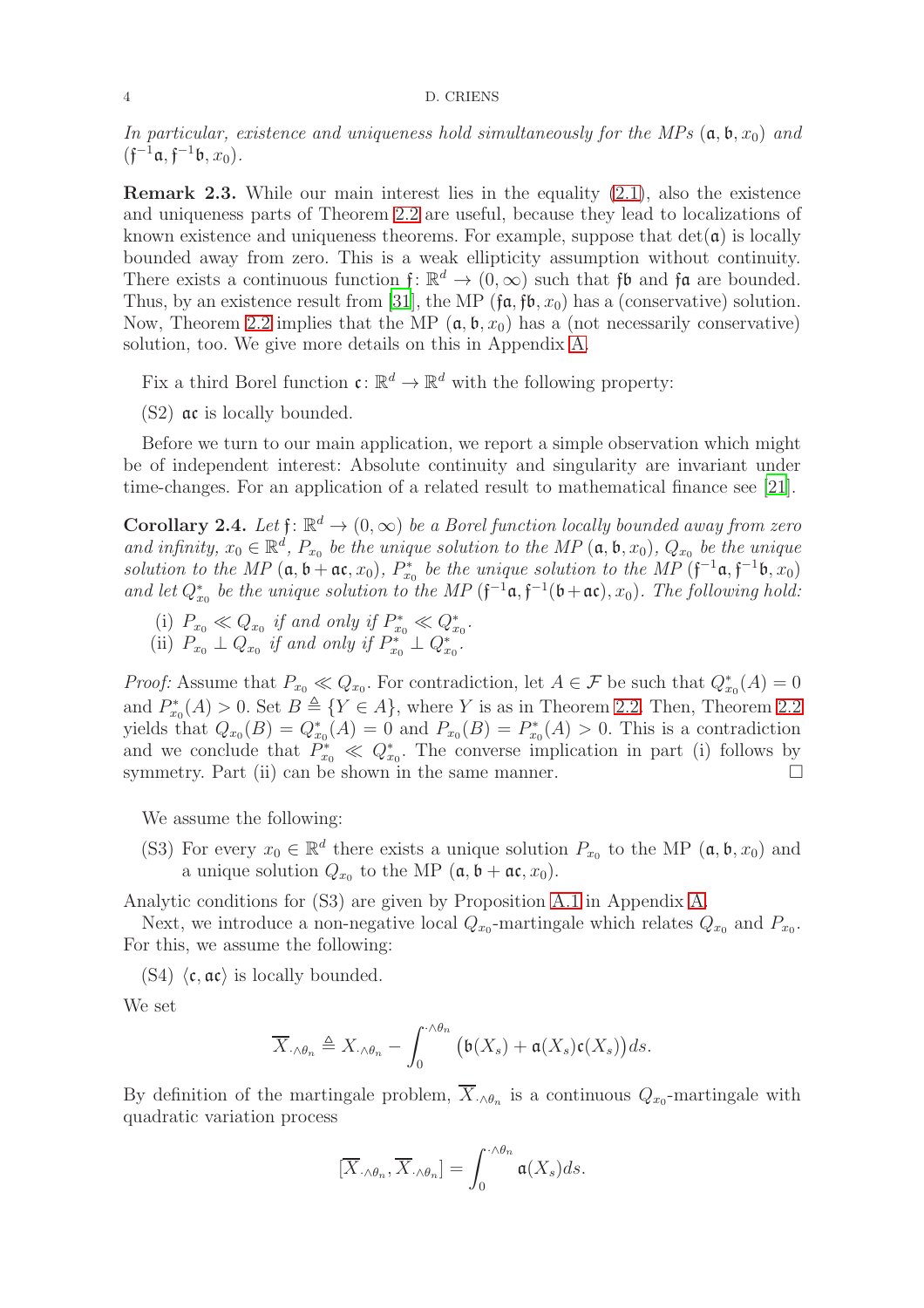By assumption (S4), the integral process  $\overline{Y}_{\cdot \wedge \theta_n} \triangleq \int_0^{\cdot \wedge \theta_n} \langle \mathfrak{c}(X_s), d\overline{X}_s \rangle$  is well-defined as a continuous  $Q_{x_0}$ -martingale starting at zero with quadratic variation process

$$
[\overline{Y}_{\cdot \wedge \theta_n}, \overline{Y}_{\cdot \wedge \theta_n}] = \int_0^{\cdot \wedge \theta_n} \langle \mathfrak{c}(X_s), \mathfrak{a}(X_s) \mathfrak{c}(X_s) \rangle ds.
$$

Lemma 2.5. The process

$$
Z_t \triangleq \begin{cases} \exp\left(-\int_0^t \langle \mathfrak{c}(X_s), d\overline{X}_s \rangle - \frac{1}{2} \int_0^t \langle \mathfrak{c}(X_s), \mathfrak{a}(X_s) \mathfrak{c}(X_s) \rangle ds \right), & t < \theta, \\ \liminf_{n \to \infty} Z_{\theta_n}, & t \ge \theta. \end{cases}
$$
(2.2)

is a non-negative local  $Q_{x_0}$ -martingale and  $Q_{x_0}$ -a.s. the terminal value  $Z_{\infty} \triangleq \lim_{t\to\infty} Z_t$ exists and is finite.

*Proof:* This follows similar to the proof of [\[15](#page-17-9), Lemma 12.43].

<span id="page-4-0"></span>

As in the introduction, we set

$$
A_{\theta} \triangleq \int_0^{\theta} \langle \mathfrak{c}(X_s), \mathfrak{a}(X_s) \mathfrak{c}(X_s) \rangle ds.
$$

Part (i) of the next proposition is a version of [\[9,](#page-17-3) Corollary 5.1] (see also [\[32,](#page-18-11) Theorem 3.3]) and part (ii) is an extension of [\[1,](#page-17-2) Theorem 1 (i)] to a non-conservative setting. The proofs are similar and omitted.

Proposition 2.6. (i) The following are equivalent:

(a)  $P_{x_0} \ll Q_{x_0}$  with  $\frac{dP_{x_0}}{dQ_{x_0}} = Z_{\infty}$ . (b) Z is a uniformly integrable  $Q_{x_0}$ -martingale. (c)  $P_{x_0}(A_\theta < \infty) = 1.$ (ii) The following are equivalent:

(a) 
$$
P_{x_0} \perp Q_{x_0}
$$
.  
(b)  $P_{x_0}(A_{\theta} = \infty) = 1$ .

From now on we extend (S4) and assume the following:

 $(S5) \langle \mathfrak{c}, \mathfrak{a} \mathfrak{c} \rangle$  is locally bounded away from zero.

Due to Theorem [2.2](#page-2-2) there exists a unique solution  $P_{x_0}^{\circ}$  to the time-changed MP  $(\langle \mathfrak{c}, \mathfrak{a} \mathfrak{c} \rangle^{-1} \mathfrak{a}, \langle \mathfrak{c}, \mathfrak{a} \mathfrak{c} \rangle^{-1} \mathfrak{b}, x_0)$  and

$$
P_{x_0}(A_{\theta} < \infty) = P_{x_0}^{\circ}(\theta < \infty).
$$

This observation relates Proposition 2.6 to  $P_{x_0}^{\circ}$ :

**Corollary 2.7.** (i) (i.a) – (i.c) in Proposition 2.6 are equivalent to the following: (d)  $P_{x_0}^{\circ}(\theta < \infty) = 1$ .

(ii) (ii.a) and (ii.b) in Proposition 2.6 are equivalent to the following: (c)  $P_{x_0}^{\circ}(\theta = \infty) = 1.$ 

Remark 2.8. Due to [\[9](#page-17-3), Corollary 5.1], the following are equivalent:

- (i)  $P_{x_0} \ll_{\text{loc}} Q_{x_0}$ , i.e.  $P_{x_0} \ll Q_{x_0}$  on  $\mathcal{F}_t$  for all  $t \in \mathbb{R}_+$ .
- (ii) Z is a  $Q_{x_0}$ -martingale.
- (iii)  $P_{x_0}$ -a.s.  $A_\theta < \infty$  on  $\{\theta < \infty\}$ .

We note that if  $P_{x_0}$  is non-explosive, then  $P_{x_0} \ll_{\text{loc}} Q_{x_0}$  and Z is a  $Q_{x_0}$ -martingale. In comparison, the absolute continuity  $P_{x_0} \ll Q_{x_0}$  and the UI  $Q_{x_0}$ -martingale property of Z are related to almost sure *explosion* of  $P_{x_0}^{\circ}$ .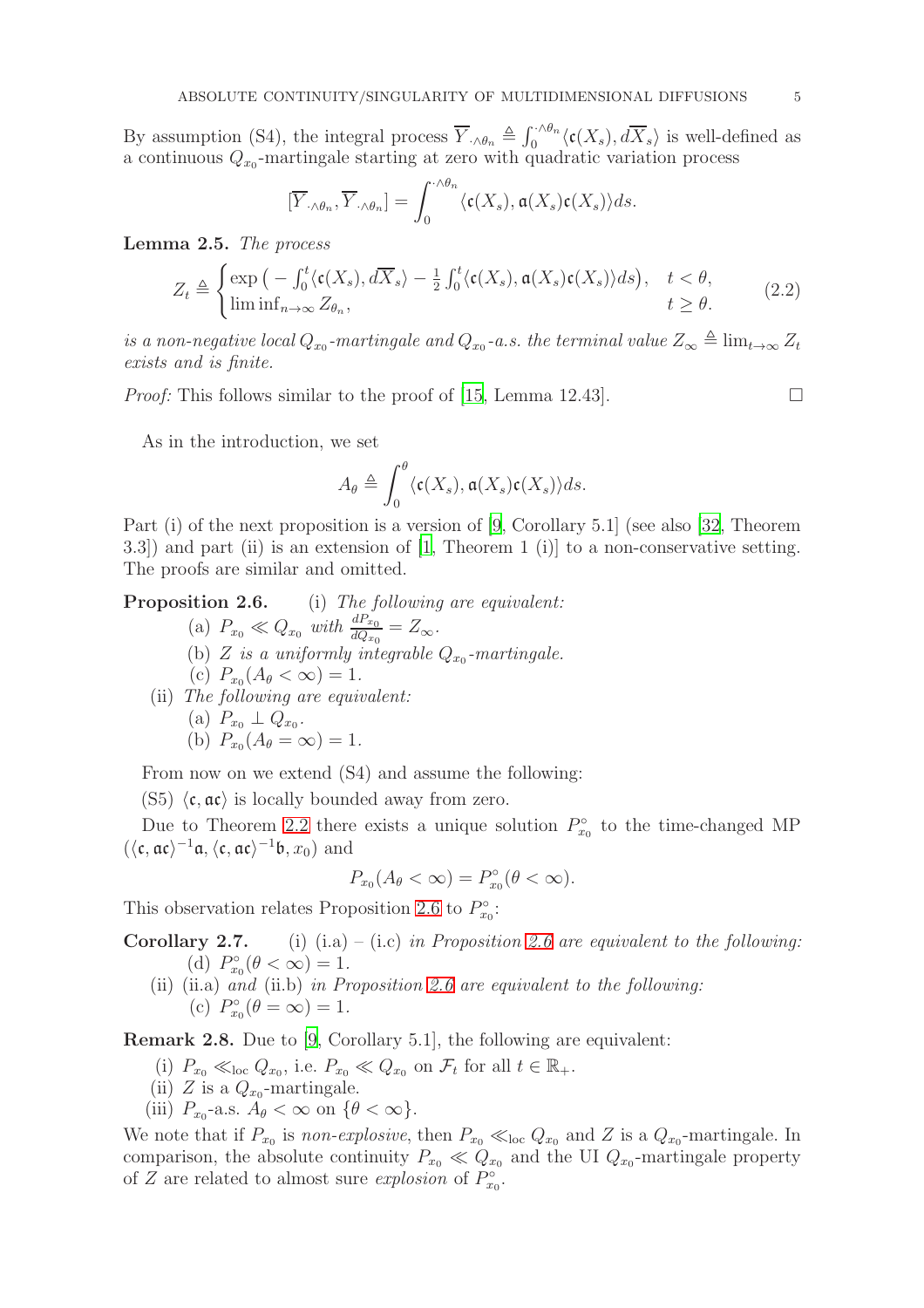Let us shortly comment on the role played by the initial value.

<span id="page-5-1"></span>**Lemma 2.9.** Suppose that  $\mathfrak{a}$  is locally Hölder continuous and  $\langle \xi, \mathfrak{a}(x)\xi \rangle > 0$  for all  $x \in \mathbb{R}^d$  and  $\xi \in \mathbb{R}^d \setminus \{0\}$ . Then, the following hold:

- (i)  $P_{x_0}(\theta = \infty) = 1$  holds for all  $x_0 \in \mathbb{R}^d$  if it holds for some  $x_0 \in \mathbb{R}^d$ .
- (ii)  $P_{x_0}(\theta < \infty) = 1$  holds for all  $x_0 \in \mathbb{R}^d$  if it holds for some  $x_0 \in \mathbb{R}^d$ .

*Proof:* This follows from the fact that  $x \mapsto P_x(\theta < \infty)$  is harmonic and the maximum principle see [2] Lemmata 1.2, 1.4] principle, see [\[2,](#page-17-10) Lemmata 1.2, 1.4].

**Corollary 2.10.** Suppose that  $\alpha$  satisfies the assumptions from Lemma [2.9](#page-5-1) and that  $\langle \mathfrak{c}, \mathfrak{a} \mathfrak{c} \rangle$  is locally Hölder continuous. Then the following hold:

- (i)  $P_{x_0} \ll Q_{x_0}$  holds for all  $x_0 \in \mathbb{R}^d$  if it holds for some  $x_0 \in \mathbb{R}^d$ .
- (ii)  $P_{x_0} \perp Q_{x_0}$  holds for all  $x_0 \in \mathbb{R}^d$  if it holds for some  $x_0 \in \mathbb{R}^d$ .

For conservative martingale problems this observation has been reported in [\[1](#page-17-2), Corollary 1].

Many analytic conditions for almost sure explosion and non-explosion of martingale problems are known, see, e.g., [\[22](#page-18-5), [28,](#page-18-6) [36](#page-18-7)]. Due to Corollary 2.7, these lead to analytic conditions for  $P_{x_0} \ll Q_{x_0}$  and  $P_{x_0} \perp Q_{x_0}$ .

For the one-dimensional case an analytic characterization of  $P_{x_0}^{\circ}(\theta < \infty) \in \{0, 1\}$  is given in [\[17](#page-17-11), Theorem 5.5.29, Proposition 5.5.32]. Together with Corollary 2.7 it leads to the integral tests in [\[6,](#page-17-1) Corollaries 5.1, 5.3] and [24, Theorem 2.3]. Our time-change argument requires that  $\mathfrak{c} \neq 0$ , which is not needed in [\[6,](#page-17-1) 24]. In return, our approach is robust w.r.t. the dimension.

In the following section we present three applications of Theorem [2.2](#page-2-2) and Corollary 2.7. First, we derive a Khasminskii-type integral test for absolute continuity and singularity, second we derive a Feller-type integral test for explosion of a multidimensional time-changed Brownian motion, and third we outline an application of Corollary 2.7 to mathematical finance in which  $\mathfrak{c} \neq 0$  is usually naturally satisfied.

## 3. Three Applications

<span id="page-5-0"></span>3.1. A Khasminskii-Test for Absolute Continuity/Singularity. In this section we assume that  $(S1) - (S5)$  from Section [2](#page-2-0) hold. We now formulate analytic conditions for  $P_{x_0} \ll Q_{x_0}$  and  $P_{x_0} \perp Q_{x_0}$ .

<span id="page-5-2"></span>**Condition 3.1.** There exist continuous functions  $B: [\frac{1}{2}, \infty) \to \mathbb{R}$  and  $A: [\frac{1}{2}, \infty) \to \infty$  $(0, \infty)$  such that for all  $x \in \mathbb{R}^d$ :  $||x|| \ge 1$ 

$$
A\left(\frac{\|x\|^2}{2}\right) \le \frac{\langle x, \mathfrak{a}(x)x \rangle}{\langle \mathfrak{c}(x), \mathfrak{a}(x)\mathfrak{c}(x) \rangle},
$$

$$
\langle x, \mathfrak{a}(x)x \rangle B\left(\frac{\|x\|^2}{2}\right) \le \text{tr}(\mathfrak{a}(x)) + 2\langle x, \mathfrak{b}(x) \rangle,
$$

and

$$
\int_{\frac{1}{2}}^{\infty} \frac{1}{C(z)} \int_{\frac{1}{2}}^{z} \frac{C(u)}{A(u)} du dz < \infty,
$$

$$
C(z) \triangleq \exp\Big(\int_1^z B(u) du\Big).
$$

where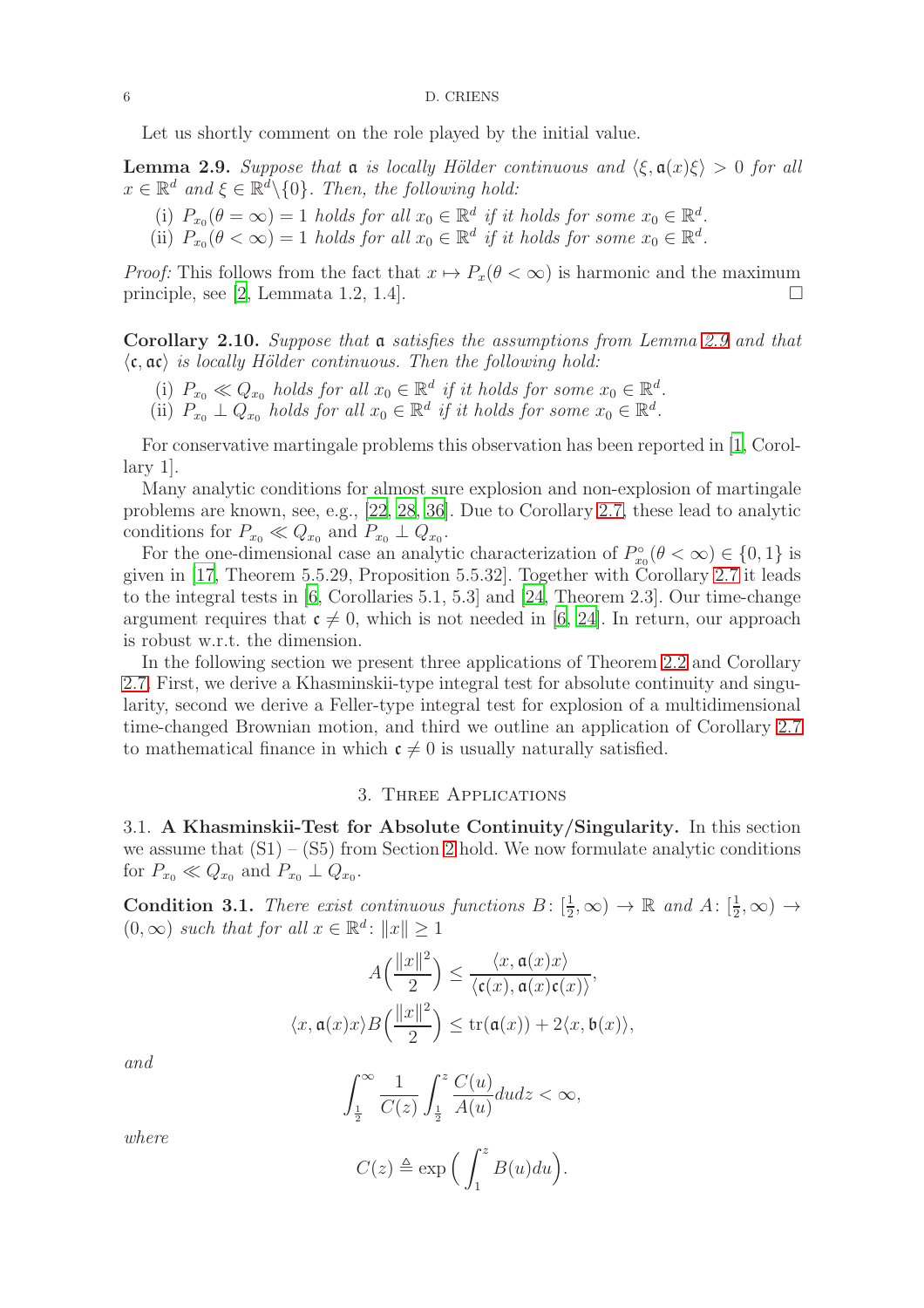<span id="page-6-0"></span>**Condition 3.2.** There exists an  $R > 0$  and continuous functions  $B: [R, \infty) \to \mathbb{R}$  and A:  $[R, \infty) \to (0, \infty)$  such that for all  $x \in \mathbb{R}^d$ :  $||x|| \ge \sqrt{2R}$ 

$$
A\left(\frac{\|x\|^2}{2}\right) \ge \frac{\langle x, \mathfrak{a}(x)x \rangle}{\langle \mathfrak{c}(x), \mathfrak{a}(x)\mathfrak{c}(x) \rangle},
$$

$$
\langle x, \mathfrak{a}(x)x \rangle B\left(\frac{\|x\|^2}{2}\right) \ge \text{tr}(\mathfrak{a}(x)) + 2\langle x, \mathfrak{b}(x) \rangle,
$$

and

$$
\int_{R}^{\infty} \frac{1}{C(z)} \int_{R}^{z} \frac{C(u)}{A(u)} du dz = \infty,
$$

where

$$
C(z) \triangleq \exp\Big(\int_R^z B(u) du\Big).
$$

**Corollary [3.1](#page-5-2).** (i) Suppose that Condition 3.1 holds. Then,  $P_{x_0} \ll Q_{x_0}$  with  $dP_{x_0}$  $\frac{dF_{x_0}}{dQ_{x_0}} = Z_{\infty}$ . In particular, Z is a uniformly integrable  $Q_{x_0}$ -martingale.

(ii) Suppose that Conditions [3.2](#page-6-0) holds. Then,  $P_{x_0} \perp Q_{x_0}$  and Z is no uniformly integrable  $Q_{x_0}$ -martingale.

*Proof:* Due to [\[36](#page-18-7), Theorem 10.2.4], Condition [3.1](#page-5-2) implies that  $P_{x_0}^{\circ}(\theta < \infty) = 1$ . In case Condition [3.2](#page-6-0) holds, [\[36,](#page-18-7) Theorem 10.2.3] yields that  $P_{x_0}^{\circ}(\theta = \infty) = 1$ . Now, all claims follow from Corollary 2.7.

3.2. An Explosion-Test for Time-Changed Brownian Motion. Let  $\mathfrak{g} \colon \mathbb{R}^d \to$  $(0, \infty)$  be a Borel function which is locally bounded away from zero and infinity. Due to Theorem [2.2,](#page-2-2) for every  $x_0 \in \mathbb{R}^d$  there exists a unique solution  $P_{x_0}$  to the MP (g Id, 0,  $x_0$ ). In case  $d \leq 2$ , it follows immediately from Theorem [2.2](#page-2-2) and [\[26,](#page-18-12) Theorem 3.27] that  $P_{x_0}$  is non-explosive. We are interested in explosion properties of  $P_{x_0}$  in case  $d \geq 3$ , i.e. in the situation where Brownian motion is transient.

For the remainder of this section let  $d \geq 3$  and denote by  $\mathcal{W}_{x_0}$  the d-dimensional Wiener measure with initial value  $x_0$ . Then, [\[26,](#page-18-12) Theorems 3.32, 3.33] yield that

$$
E^{\mathcal{W}_{x_0}}\Big[\int_0^\infty \frac{ds}{\mathfrak{g}(X_s)}\Big] = \mathsf{C}_d \int_{\mathbb{R}^d} \frac{\|x-x_0\|^{2-d} dx}{\mathfrak{g}(x)},
$$

for a dimension-dependent constant  $C_d > 0$ . This observation and Theorem [2.2](#page-2-2) imply the following:

<span id="page-6-1"></span>Corollary 3.2. If  $\int_{\mathbb{R}^d} \mathfrak{g}^{-1}(x) \|x - x_0\|^{2-d} dx < \infty$ , then  $P_{x_0}(\theta < \infty) = 1$ .

By the standard linear growth condition for non-explosion, we have  $P_{x_0}(\theta = \infty) = 1$ in case

 $\mathfrak{g}(x) \leq \mathsf{C}(1 + ||x||)^2, \quad x \in \mathbb{R}^d, \mathsf{C} > 0.$ 

The following corollary shows that in case  $\boldsymbol{g}$  is locally Hölder continuous and a least of quadratic growth the convergence criterion in Corollary [3.2](#page-6-1) is optimal.

Corollary 3.3. Suppose that  $\mathfrak g$  is locally Hölder continuous and

<span id="page-6-2"></span>
$$
\mathfrak{g}(x) \ge C(1 + ||x||)^2, \qquad x \in \mathbb{R}^d, \mathsf{C} > 0. \tag{3.1}
$$

If  $\int_{\mathbb{R}^d} \mathfrak{g}^{-1}(x) \|x\|^{2-d} dx = \infty$ , then  $P_{x_0}(\theta = \infty) = 1$ .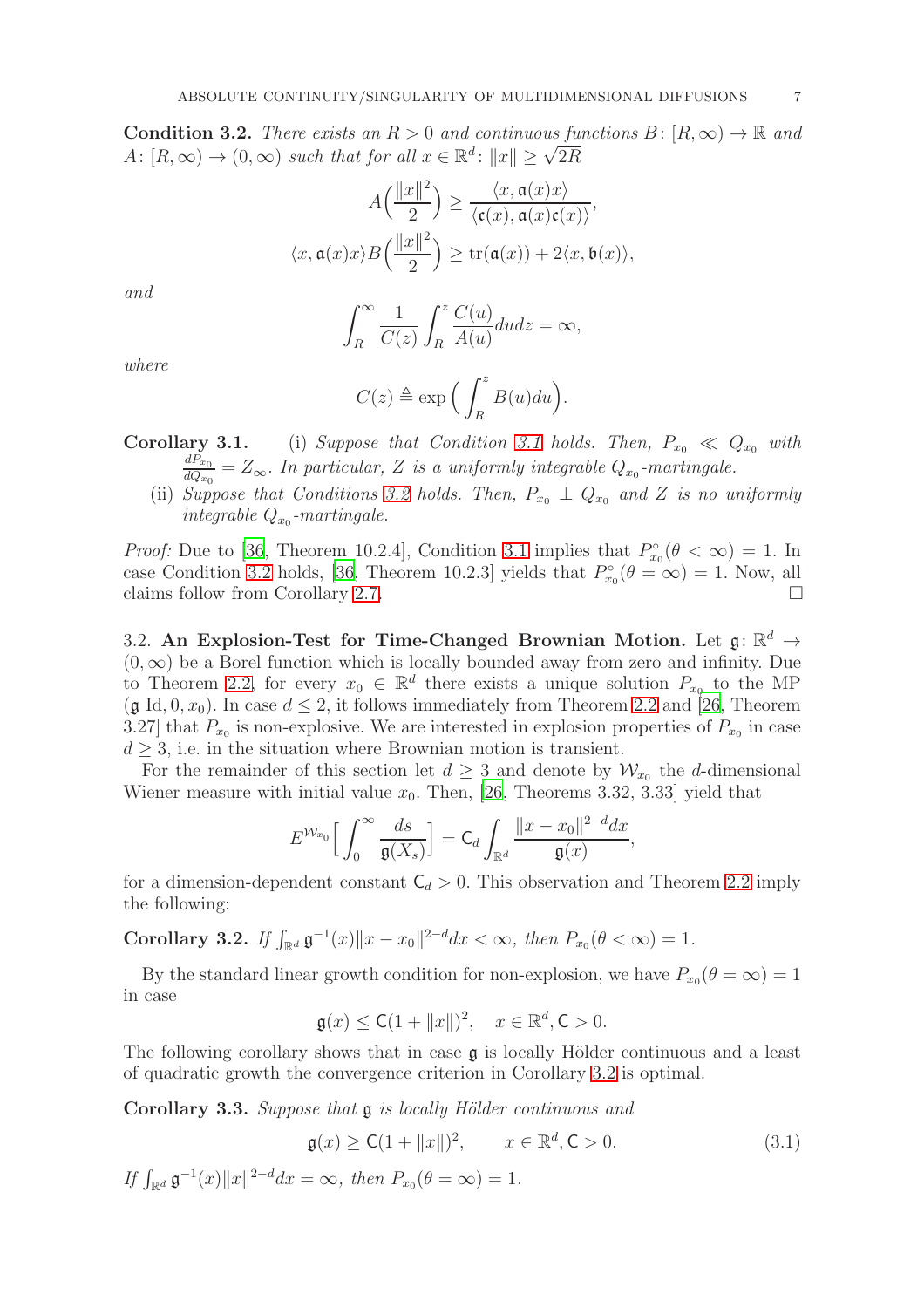*Proof:* We define  $\mathfrak{a} \triangleq \text{Id}, \mathfrak{b} \triangleq 0$  and  $\mathfrak{c} \triangleq \mathfrak{g}^{-\frac{1}{2}}e_1$ , where  $e_1$  is the first unit vector. Let  $Q_{x_0}$  be the unique solution to the MP  $(\mathfrak{a}, \mathfrak{c}, x_0)$ , see Proposition [A.1](#page-16-1) in Appendix [A.](#page-16-0) Note that  $\langle \mathfrak{c}, \mathfrak{a} \mathfrak{c} \rangle = \mathfrak{g}^{-1}$  is a strictly positive continuous function. Corollary 2.7 yields that  $P_{x_0}(\theta = \infty) = 1$  $P_{x_0}(\theta = \infty) = 1$  if and only if  $\mathcal{W}_{x_0} \perp Q_{x_0}$ . It follows from [\[1,](#page-17-2) Corollary 4]<sup>1</sup> that

$$
\mathcal{W}_{x_0} \perp Q_{x_0} \Leftrightarrow \int_{\mathbb{R}^d} \frac{\|x\|^{2-d} dx}{\mathfrak{g}(x)} = \infty.
$$

This completes the proof.  $\Box$ 

**Remark 3.4.** The growth condition [\(3.1\)](#page-6-2) and  $\int_{\mathbb{R}^d} \mathfrak{g}^{-1}(x) ||x||^{2-d} dx = \infty$  do not exclude themselves: In case [\(3.1\)](#page-6-2) holds, we have

$$
\int_{\mathbb{R}^d} \mathfrak{g}^{-1}(x) \|x\|^{2-d} dx \leq \mathsf{C} \int_{\mathbb{R}^d} \frac{\|x\|^{2-d} dx}{1 + \|x\|^2} = \mathsf{C}_d \int_0^\infty \frac{r dr}{1 + r^2} = \infty.
$$

The following proposition explains that in general the growth condition [\(3.1\)](#page-6-2) is sharp.

**Proposition 3.5.** Let  $\rho: \mathbb{R}_+ \to [1, \infty)$  be an increasing function with  $\rho(0) = 1$  and  $\rho(x) \to \infty$  as  $x \to \infty$ . There exists a function **g** such that the following hold:

- (i)  $\mathfrak{g}(x) \geq \frac{1 + ||x||^2}{\rho(||x||)}$  $\frac{d+||x||^2}{\rho(||x||)}$  for all  $x \in \mathbb{R}^d$ . (ii)  $P_0(\theta < \infty) = 1$ .
- (iii)  $\int_{\mathbb{R}^d} \mathfrak{g}^{-1}(x) \|x\|^{2-d} dx = \infty$ .

*Proof:* We adapt the proof of [\[1,](#page-17-2) Theorem 3]. Let  $e_1$  be the first unit vector, set  $x_1 \triangleq e_1$ and define inductively

$$
R_n \triangleq 3^{-n} ||x_n||,
$$
  
\n
$$
x_{n+1} \in \{te_1 : t > 4||x_n||, \rho(\frac{t}{2}) > 4^{d(n+1)}\}.
$$
\n(3.2)

<span id="page-7-1"></span>Set  $B_R(x) \triangleq \{y \in \mathbb{R}^d \colon ||x - y|| < R\}$  and note that the balls  $(B_{R_n}(x_n))_{n \in \mathbb{N}}$  are disjoint, because

$$
||x_{n+1}|| - ||x_n|| > \frac{3||x_{n+1}||}{4} = \frac{3^{n+2}R_{n+1}}{4} > \frac{9}{8}(R_{n+1} + R_n),
$$

where we use [\(3.2\)](#page-7-1) and in particular that  $3R_{n+1} > 4R_n$ . Define

$$
\mathfrak{g}(x) \triangleq \begin{cases} \frac{1+\|x\|^2}{\rho(\|x_n\|-R_n)}, & x \in B_{R_n}(x_n) \text{ for some } n \in \mathbb{N},\\ 2+\|x\|^4, & x \notin \bigcup_{n \in \mathbb{N}} B_{R_n}(x_n) \triangleq G. \end{cases}
$$

It is clear that g is Borel and locally bounded away from zero and infinity. If  $x \in$  $B_{R_n}(x_n)$  we have  $||x_n|| - R_n \le ||x||$  and

$$
\frac{\mathfrak{g}(x)\rho(\|x\|)}{1+\|x\|^2} = \frac{\rho(\|x\|)}{\rho(\|x_n\| - R_n)} \ge 1,
$$

because  $\rho$  is increasing. If  $x \notin G = \bigcup_{n \in \mathbb{N}} B_{R_n}(x_n)$  we have

$$
\frac{\mathfrak{g}(x)\rho(\|x\|)}{1 + \|x\|^2} \ge \rho(\|x\|) \ge 1.
$$

In other words, (i) holds.

<span id="page-7-0"></span><sup>&</sup>lt;sup>1</sup>The statement of [\[1](#page-17-2), Corollary 4] contains a small typo:  $|b(x)|$  has to be replaced by  $|b(x)|^2$ , see [\[1](#page-17-2), Eq. 1.2].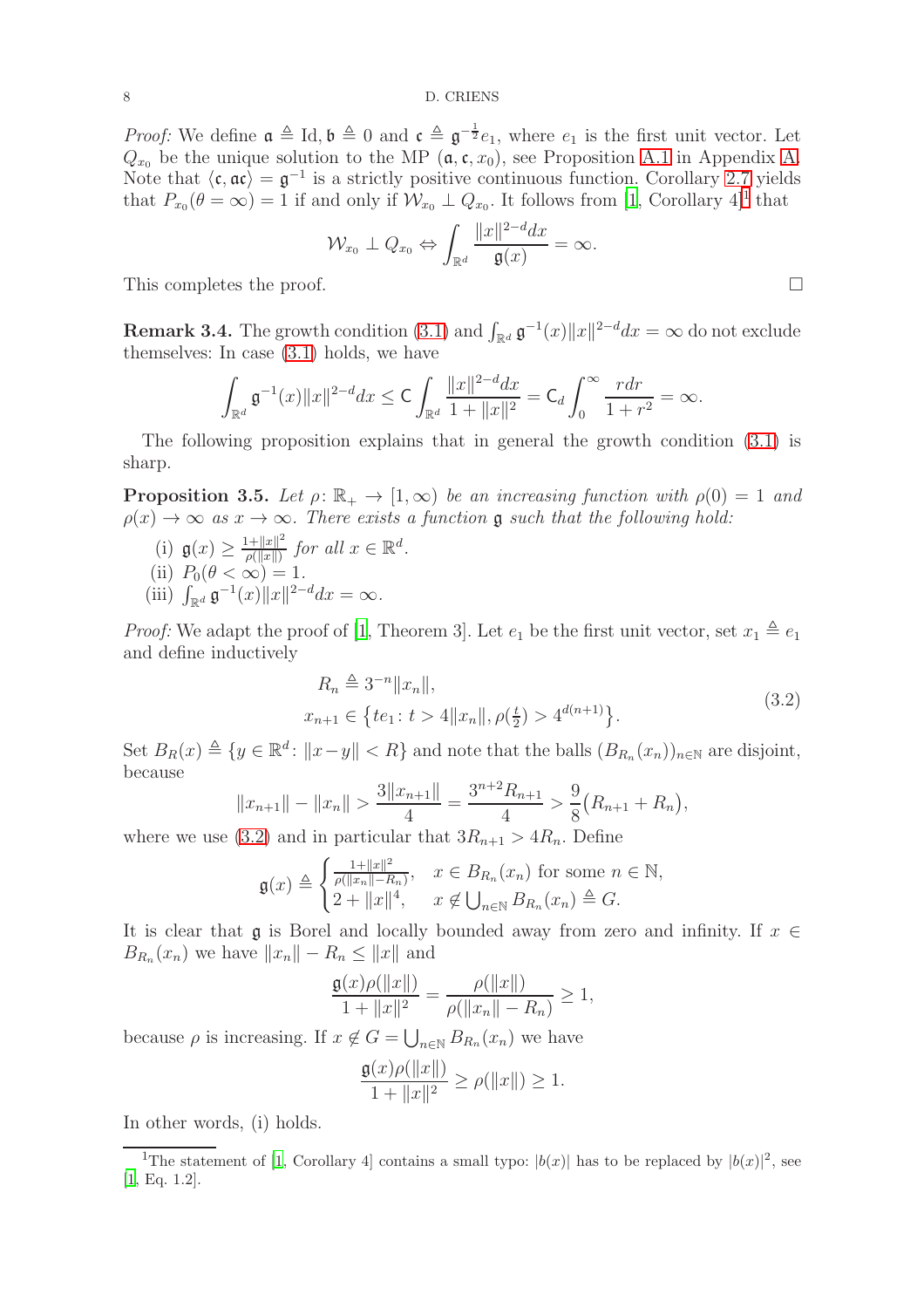Next, we show (ii). Due to [\[26,](#page-18-12) Corollary 3.19] we have

$$
\sum_{n=1}^{\infty} \mathcal{W}_0(X \text{ hits } B_{R_n}(x_n)) = \sum_{n=1}^{\infty} \left( \frac{R_n}{\|x_n\|} \right)^{d-2} = \sum_{n=1}^{\infty} 3^{-n(d+2)} < \infty.
$$

Thus, the Borel–Cantelli lemma yields that  $\mathcal{W}_0$ -a.a. paths of X hit only finitely many elements of  $(B_{R_n}(x_n))_{n\in\mathbb{N}}$ . Recalling that Brownian motion is transient for  $d \geq 3$ , i.e. that  $W_0$ -a.a. paths of X leave bounded domains forever in finite time, we conclude that  $\mathcal{W}_0$ -a.s.

$$
\int_0^\infty \mathfrak{g}^{-1}(X_s) \mathbb{I}_G(X_s) ds < \infty.
$$

Note that

$$
E^{\mathcal{W}_0}\Big[\int_0^\infty \frac{ds}{2+\|X_s\|^4}\Big]=\int_{\mathbb{R}^d} \frac{\|x\|^{2-d}dx}{2+\|x\|^4}=d\omega_d\int_0^\infty \frac{rdr}{2+r^4}<\infty,
$$

where  $\omega_d$  is the volume of the unit ball in  $\mathbb{R}^d$ . We conclude that  $\mathcal{W}_0$ -a.s.

$$
\int_0^\infty \mathfrak{g}^{-1}(X_s)ds < \infty.
$$

Thus, Theorem [2.2](#page-2-2) yields that  $P_0(\theta < \infty) = 1$ , i.e. (ii) holds.

It is left to verify (iii). Using [\(3.2\)](#page-7-1), the fact that  $f(x) = ||x||^{2-d}$  is harmonic on  $\mathbb{R}^d$ and the mean-value property of harmonic functions, we obtain

$$
\int_{\mathbb{R}^d} \frac{\|x\|^{2-d} dx}{\mathfrak{g}(x)} \ge \sum_{n=1}^{\infty} \int_{B_{R_n}(x_n)} \frac{\|x\|^{2-d} dx}{\mathfrak{g}(x)}
$$
  
\n
$$
= \sum_{n=1}^{\infty} \rho(\|x_n\| - R_n) \int_{B_{R_n}(x_n)} \frac{\|x\|^{2-d} dx}{1 + \|x\|^2}
$$
  
\n
$$
\ge \omega_d \sum_{n=1}^{\infty} \rho(\|x_n\| - R_n) \frac{\|x_n\|^{2-d} R_n^d}{1 + (\|x_n\| + R_n)^2}
$$
  
\n
$$
\ge \omega_d \sum_{n=1}^{\infty} \frac{\rho((1 - 3^{-n}) \|x_n\|)}{1 + (1 + 3^{-n})^2} \left(\frac{R_n}{\|x_n\|}\right)^d
$$
  
\n
$$
\ge \frac{\omega_d}{5} \sum_{n=1}^{\infty} \rho(\frac{\|x_n\|}{2}) 3^{-dn}
$$
  
\n
$$
\ge \frac{\omega_d}{5} \sum_{n=1}^{\infty} (\frac{4}{3})^{-dn} = \infty.
$$

This implies (iii) and the proof is complete.  $\Box$ 

In case  $\mathfrak g$  is radially symmetric, the growth condition on  $\mathfrak g$  is not needed:

**Corollary 3.6.** Suppose that  $g(x) = g(||x||)$  for a Borel function  $g: \mathbb{R}_+ \to (0, \infty)$ which is locally bounded away from zero and infinity. The following hold:

- (i) If  $\int_{x_0}^{\infty} r \mathfrak{s}^{-1}(r) dr < \infty$ , then  $P_{x_0}(\theta < \infty) = 1$ .
- (ii) If  $\int_{x_0}^{\infty} r \mathfrak{s}^{-1}(r) dr = \infty$ , then  $P_{x_0}(\theta = \infty) = 1$ .

*Proof:* Due to [12, Theorem 2] and [38, Corollary 3], for every Borel function  $\chi: \mathbb{R}_+ \to$  $\mathbb{R}_+$  the following are equivalent:

(a)  $\mathcal{W}_{x_0}(\int_0^\infty \mathfrak{z}(\Vert X_s \Vert) ds < \infty) > 0.$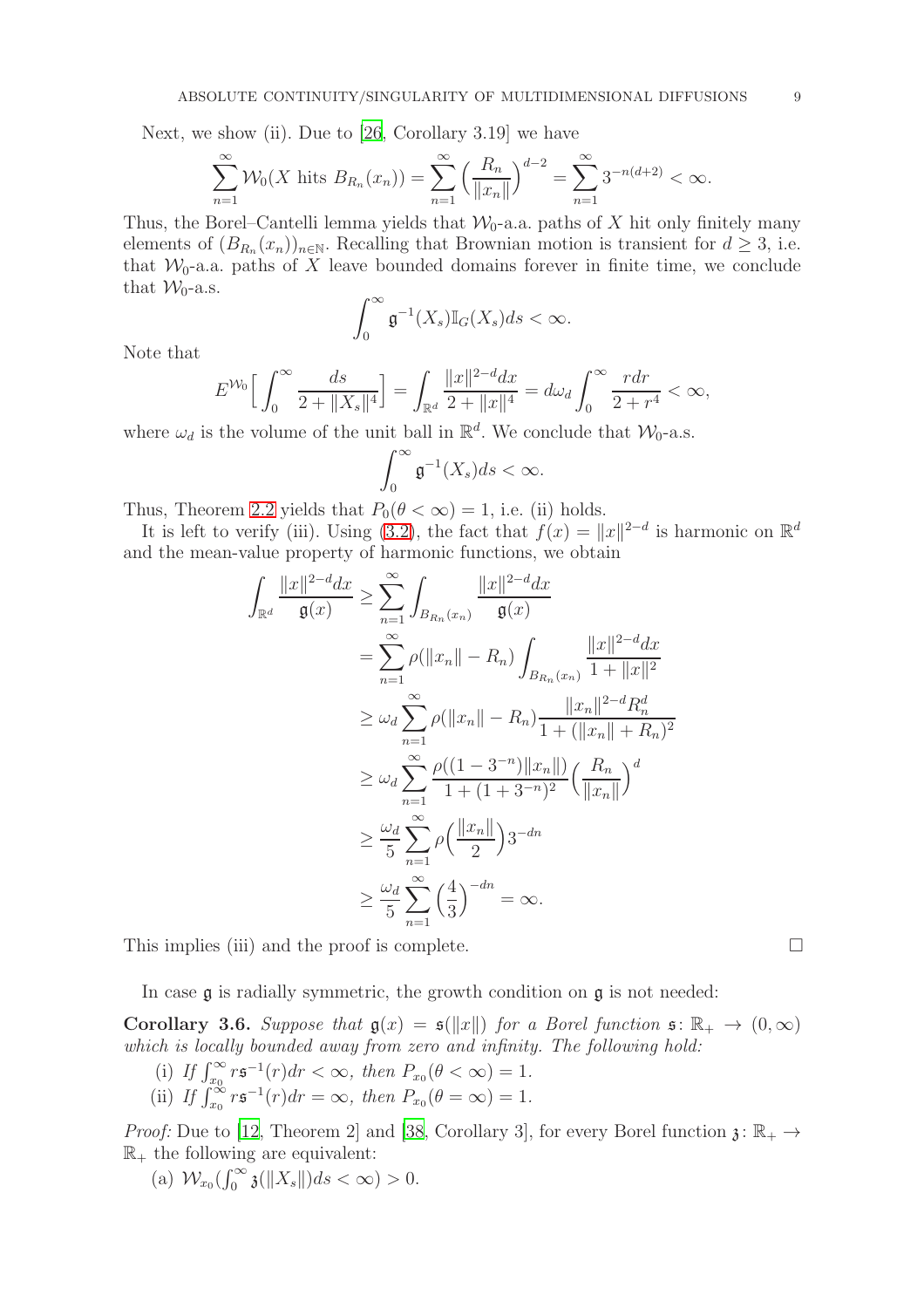(b) 
$$
W_{x_0}(\int_0^\infty \mathfrak{z}(\Vert X_s \Vert) ds < \infty) = 1.
$$

(c) 
$$
\int_{x_0}^{\infty} z_3(z) dz < \infty
$$
.

The claims now follow directly from Theorem [2.2.](#page-2-2)  $\Box$ 

3.3. On the Absence of Arbitrage in Diffusion Markets. Suppose that a is continuous and strictly positive definite. Then, there exists a unique solution  $Q_{x_0}$  to the MP  $(\mathfrak{a}, 0, x_0)$  due to Proposition [A.1](#page-16-1) in Appendix [A.](#page-16-0) In addition, we assume that  $Q_{x_0}$  is conservative and we define a process  $S = (S^1, \ldots, S^d)$  by

$$
S^i \triangleq \exp\left(X^i - x_0^i - \frac{1}{2}[X^i, X^i]\right), \quad i = 1, \dots, d.
$$

We think of  $S$  as discounted price process in a financial market with  $d$  risky assets. The assumption that  $\alpha$  is strictly positive definite corresponds to the assumption that S has non-vanishing volatility, which is a typical assumption in mathematical finance. Because  $Q_{x_0}$  solves a martingale problem with zero drift, the process S is a nonnegative local  $Q_{x_0}$ -martingale. Hence, we call  $Q_{x_0}$  a *local martingale measure*. We are interested whether S is a UI  $Q_{x_0}$ -martingale, in which case we call  $Q_{x_0}$  a martingale measure. This question is of importance in mathematical finance as it determines the existence or absence of certain arbitrage opportunities, see [\[11,](#page-17-0) [34](#page-18-0)] for more details. We note that  $S^i$  equals Z as defined in [\(2.2\)](#page-4-0) for  $-\mathfrak{c}$  set to be the *i*-th unit vector  $e_i$ . Thus, with  $\mathfrak{b} \triangleq \mathfrak{a}e_i$  we are in the setting of Section [2.](#page-2-0) In particular, (S1) – (S5) hold by Proposition [A.1](#page-16-1) in Appendix [A](#page-16-0) and the assumptions on a. Consequently, Corollary 2.7 implies the following:

**Corollary 3.7.**  $S^i$  is a UI  $Q_{x_0}$ -martingale if and only if  $Q_{x_0}^i(\theta < \infty) = 1$ , where  $Q_{x_0}^i$ is the unique solution to the MP  $(\mathfrak{a}_{ii}^{-1}\mathfrak{a}, \mathfrak{a}_{ii}^{-1}\mathfrak{a}e_i, x_0)$ .

Applying this corollary for all  $i = 1, \ldots, d$ , we obtained explosion criteria for  $Q_{x_0}$ to be a martingale measure. Based on results from [\[22](#page-18-5), [28](#page-18-6), [36\]](#page-18-7) one can also formulate analytic conditions. We leave the formulation of such conditions to the reader.

Finally, let us stress that the results for finite and infinite time horizons are very different. For example, in case  $d = 1$ , the probability measure  $Q_{x_0}^1$  solves the MP  $(1, 1, x_0)$ , which is obviously conservative, and  $S = S<sup>1</sup>$  is a no UI  $Q_{x_0}$ -martingale, while it is a  $Q_{x_0}$ -martingale if and only if  $\int_0^\infty$  $\frac{dx}{a(x)} = \infty$ , see [7, Proposition 5.2].

#### 4. Proof of Theorem [2.2](#page-2-2)

<span id="page-9-0"></span>In this section we prove Theorem [2.2,](#page-2-2) i.e. we prove the following:

**Theorem.** Let  $f: \mathbb{R}^d \to (0, \infty)$  be Borel and locally bounded away from zero and infinity. There exist  $\mathbb{R}^d_\Delta$ -valued right-continuous measurable processes Y and U such that for every  $x_0 \in \mathbb{R}^d$  and every solution  $P_{x_0}$  to the MP  $(\mathfrak{a}, \mathfrak{b}, x_0)$  the following hold:

- (i) Y has  $P_{x_0}$ -a.s. continuous paths.
- (ii)  $P_{x_0}$ -a.s.  $U \circ Y = X$ .
- (iii)  $P_{x_0}^{\circ} \triangleq P_{x_0} \circ Y^{-1}$  solves the MP  $(\mathfrak{f}^{-1}\mathfrak{a}, \mathfrak{f}^{-1}\mathfrak{b}, x_0)$ .
- (iv) For all Borel sets  $A \subseteq [0, \infty]$

$$
P_{x_0}\Big(\int_0^\theta \mathfrak{f}(X_s)ds \in A\Big) = P_{x_0}^\circ(\theta \in A).
$$

Existence and uniqueness hold simultaneously for the MPs  $(\mathfrak{a}, \mathfrak{b}, x_0)$  and  $(\mathfrak{f}^{-1}\mathfrak{a}, \mathfrak{f}^{-1}\mathfrak{b}, x_0)$ .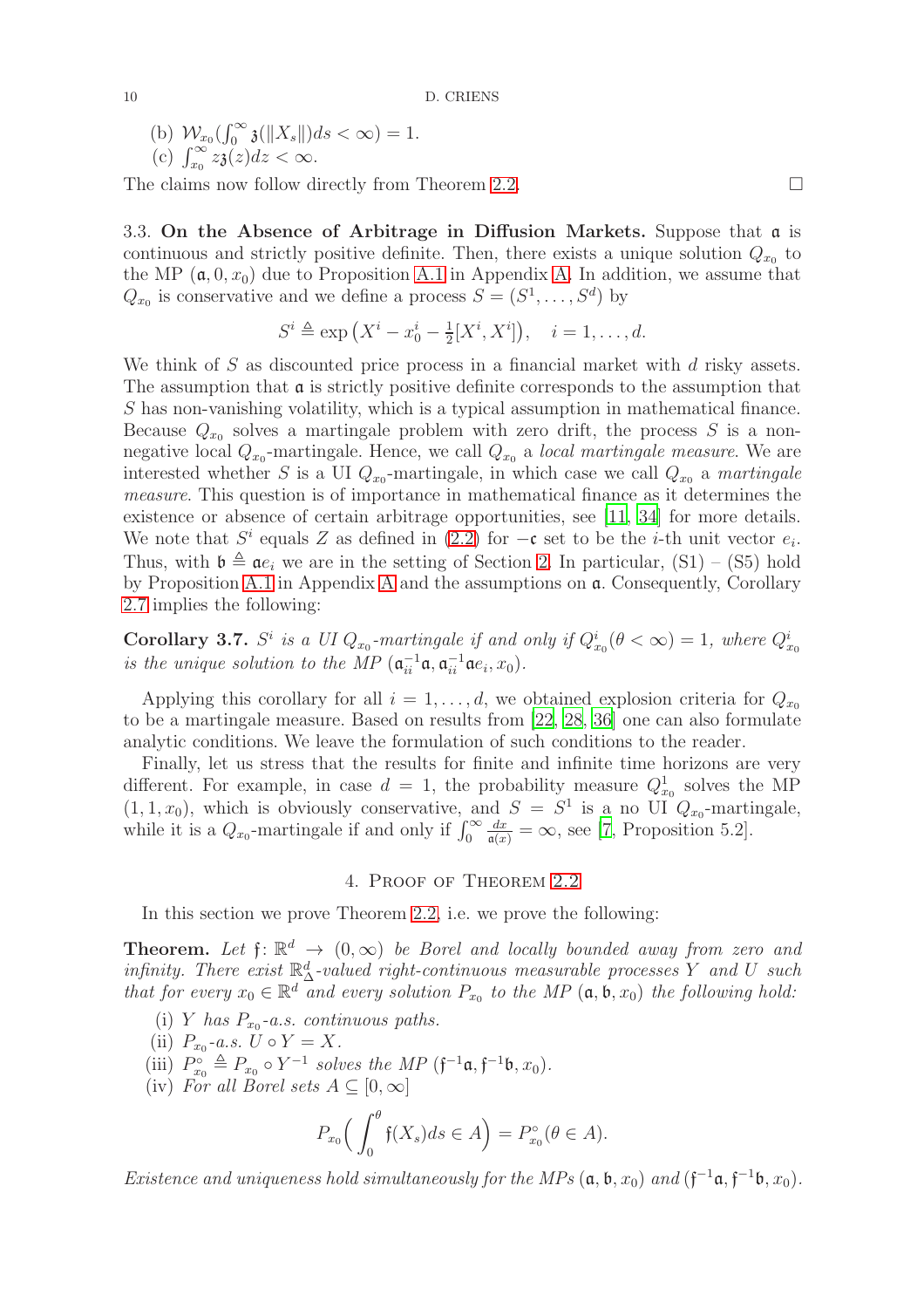Let  $x_0 \in \mathbb{R}^d$  and let  $P_{x_0}$  be a solution to the MP  $(\mathfrak{a}, \mathfrak{b}, x_0)$ . To simplify the notation, we denote  $P \equiv P_{x_0}$ . We start the proof by defining Y. For  $t \in \mathbb{R}_+$  we set

$$
T_t \triangleq \int_0^{t \wedge \theta} \mathfrak{f}(X_s) ds, \qquad L_t \triangleq \inf(s \in \mathbb{R}_+ : T_s > t).
$$

The functions  $T, L: \mathbb{R}_+ \to [0, \infty]$  are increasing. Because f is locally bounded, we have  $T_{\theta_n\wedge n} < \infty$  for all  $n \in \mathbb{N}$ . Using this and the strict positivity of f, we see that T is finite, absolutely continuous and strictly increasing on  $[0, \theta)$ . Moreover, because  $\lim_{t \to \theta} T_t = T_{\theta}$  by the monotone convergence theorem, T is everywhere continuous. We also note that L is finite, continuous and strictly increasing on  $[0, T_{\theta})$  and everywhere right-continuous, and  $L_{T_s} = s$  for  $s < \theta$  and  $T_{L_t} = t$  for  $t < T_{\theta}$ , see [\[29](#page-18-13), pp. 7 – 9]. In particular, we have

$$
\lim_{t \nearrow T_{\theta}} L_t = \lim_{t \nearrow \theta} L_{T_t} = \theta,
$$

and L is continuous on  $\{\theta = \infty\}$ . For  $t \in \mathbb{R}_+$  we define

<span id="page-10-1"></span>
$$
Y_t \triangleq \begin{cases} X_{L_t}, & t < T_\theta, \\ \Delta, & t \ge T_\theta. \end{cases}
$$

It is easy to see that Y is right-continuous and measurable. Because  $\{t < T_{\theta}\} = \{L_t <$ θ}, for every  $t < T_θ$  we have  $Y_t \in \mathbb{R}^d$  and consequently,  $T_θ ≤ θ(Y)$ . Noticing that  $\theta(Y) \leq T_{\theta}$  by definition, we obtain that

$$
T_{\theta} = \theta(Y) = \inf(t \in \mathbb{R}_+ : Y_t = \Delta). \tag{4.1}
$$

The following lemma shows that Y has almost surely continuous paths, which is part (i) in Theorem [2.2.](#page-2-2)

<span id="page-10-0"></span>Lemma 4.1.  $P$ -a.s.  $Y_{T_{\theta}-} = \Delta$  on  $\{T_{\theta} < \infty\}.$ 

**Discussion.** On  $\{T_\theta < \infty, \theta < \infty\}$  we simply have  $Y_{T_\theta-} = X_\theta = \Delta$ , but on  $\{T_\theta <$  $\infty, \theta = \infty$  it is necessary to understand the behavior of  $X_t$  as  $t \to \infty$ . We stress that  $\theta = \infty$  does not exclude  $T_{\theta} < \infty$  in a pathwise sense. To see this, consider the following simple example:

$$
\mathfrak{f}(x) = \mathbb{I}_{(-\infty,0)}(x) + \sum_{k=1}^{\infty} a_k \mathbb{I}_{[k-1,k)}(x), \qquad x \in \mathbb{R}, 0 < a_k \le 1.
$$

Clearly, f is locally bounded away from zero and infinity and for  $\omega(t) = t$  the integral

$$
\int_0^\infty \mathfrak{f}(X_s(\omega))ds = \sum_{k=1}^\infty a_k
$$

converges or diverges depending on whether  $(a_k)_{k\in\mathbb{N}}$  is summable or not. To understand why Lemma [4.1](#page-10-0) holds, note that problems with the limit of  $X_t$  as  $t \to \infty$  occur for paths which either stay in a bounded subset of  $\mathbb{R}^d$  or have a recurrent behavior, where we think for instance of a one-dimensional Brownian path. These cases are excluded by considering the set  $\{T_\theta < \infty\}$ , because for some bounded set  $U \subset \mathbb{R}^d$  the positive value  $\inf_{x \in \overline{U}} f(x)$  will contribute to  $T_{\theta}$  for an infinite time. The proof below borrows ideas from [\[14](#page-17-12), Lemma IV.2.1].

*Proof:* For simplicity assume that  $||x_0|| \leq 1$ . For every  $n, m \in \mathbb{N}$  we define

$$
\sigma_1^m \triangleq 0, \qquad \qquad \tau_1^m \triangleq \inf(t \in \mathbb{R}_+ : \|X_t\| \ge m + 1),
$$
  

$$
\sigma_n^m \triangleq \inf(t > \tau_{n-1}^m : \|X_t\| \le m), \qquad \tau_n^m \triangleq \inf(t > \sigma_n^m : \|X_t\| \ge m + 1).
$$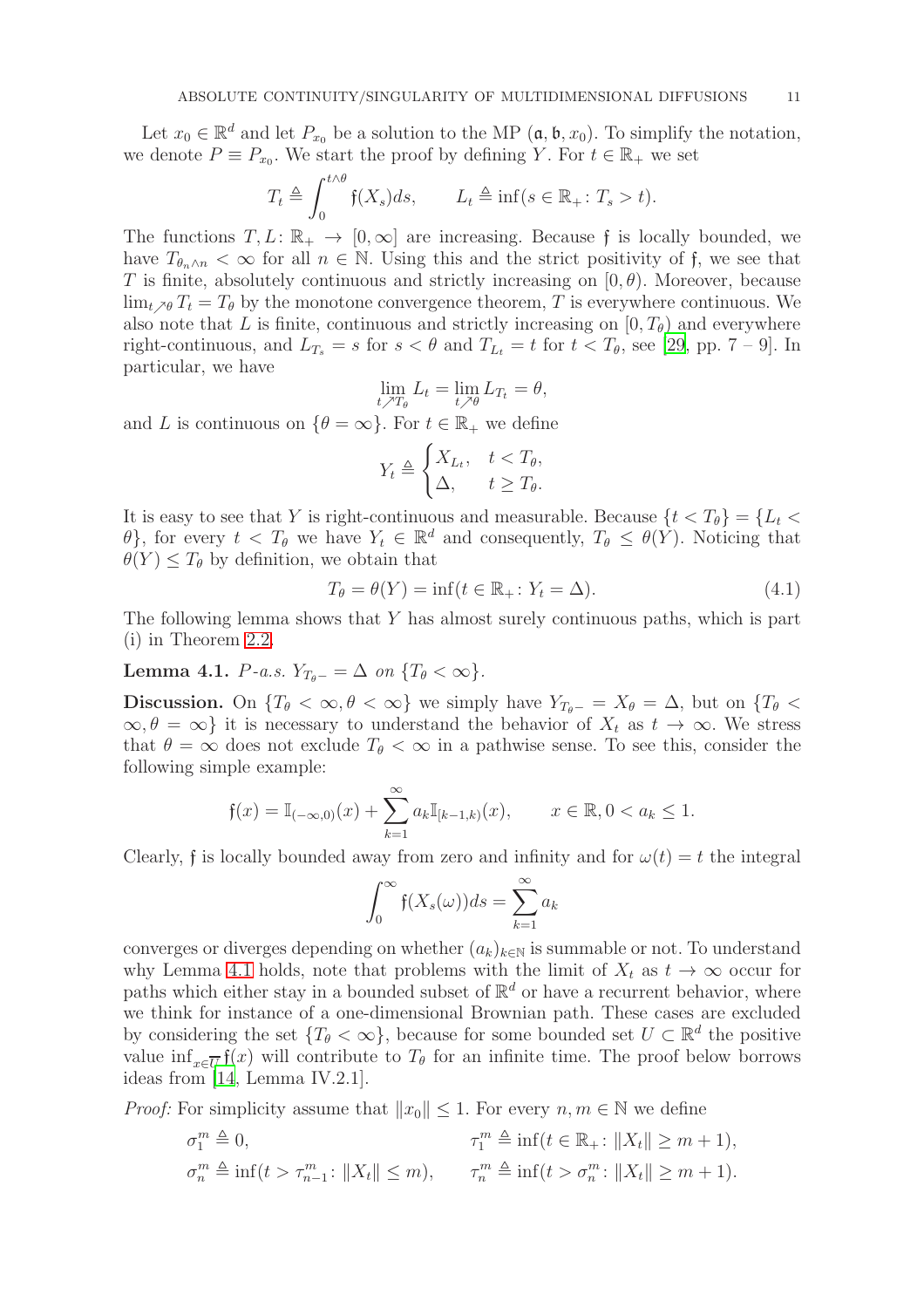Set

$$
\mathcal{O} \triangleq \bigcap_{m \in \mathbb{N}} \bigcup_{n \in \mathbb{N}} \{\tau_n^m < \infty, \sigma_{n+1}^m = \infty\},\
$$

and note that  $\mathcal{O} \subseteq \{Y_{T_{\theta}-} = \Delta\}$ . We show that  $P$ -a.s.  $\{T_{\theta} < \infty\} \subseteq \mathcal{O}$ . More precisely, we show the equivalent inclusion P-a.s.  $\mathcal{O}^c \subseteq \{T_\theta = \infty\}$ . We obtain

$$
O^{c} = \bigcup_{m \in \mathbb{N}} \bigcap_{n \in \mathbb{N}} (\{\tau_{n}^{m} = \infty\} \cup \{\sigma_{n+1}^{m} < \infty\})
$$
  
\n
$$
= \bigcup_{m \in \mathbb{N}} \bigcap_{n \in \mathbb{N}} (\{\tau_{n}^{m} = \infty, \sigma_{n}^{m} < \infty\} \cup \{\sigma_{n}^{m} = \infty\} \cup \{\sigma_{n+1}^{m} < \infty\})
$$
  
\n
$$
\subseteq \bigcup_{m \in \mathbb{N}} \left( \left( \bigcup_{k \in \mathbb{N}} \{\tau_{k}^{m} = \infty, \sigma_{k}^{m} < \infty\} \right) \cup \left( \bigcap_{n \in \mathbb{N}} \{\{\sigma_{n+1}^{m} < \infty\} \cup \{\sigma_{n}^{m} = \infty\}\}\right) \right)
$$
  
\n
$$
= \bigcup_{m \in \mathbb{N}} \left( \left( \bigcup_{k \in \mathbb{N}} \{\tau_{k}^{m} = \infty, \sigma_{k}^{m} < \infty\} \right) \cup \left( \bigcap_{n \in \mathbb{N}} \{\sigma_{n}^{m} < \infty\} \right) \right)
$$
  
\n
$$
\subseteq \left( \bigcup_{m \in \mathbb{N}} \bigcup_{k \in \mathbb{N}} \{\tau_{k}^{m} = \infty, \sigma_{k}^{m} < \infty\} \right) \cup \left( \bigcup_{i \in \mathbb{N}} \{\sigma_{n}^{i} < \infty\} \right)
$$
  
\n
$$
\triangleq O_{1} \cup O_{2}.
$$

Take  $\omega \in \mathcal{O}_1$ . Then, there exist  $n = n(\omega), m = m(\omega) \in \mathbb{N}$  such that  $\sigma_n^m(\omega) < \infty$  and  $||X_t(\omega)|| \leq m + 1$  for all  $t \geq \sigma_n^m(\omega)$ . Consequently,  $\theta(\omega) = \infty$  and

$$
T_{\theta(\omega)}(\omega) = \int_0^\infty \mathfrak{f}(X_s(\omega))ds \ge \int_{\sigma_n(\omega)}^\infty \mathfrak{f}(X_s(\omega))ds \ge \inf_{\|y\| \le m+1} \mathfrak{f}(y) \int_{\sigma_n(\omega)}^\infty ds = \infty.
$$

This implies  $\mathcal{O}_1 \subseteq \{T_\theta = \infty\}.$ 

Set

$$
\Theta \triangleq \bigcup_{m \in \mathbb{N}} \left\{ \sigma_n^m < \infty \text{ for all } n \in \mathbb{N} \text{ and } \sum_{k=1}^{\infty} \left( \tau_k^m - \sigma_k^m \right) = \infty \right\}.
$$

Take  $\omega \in \Theta$  and let  $m = m(\omega) \in \mathbb{N}$  be as in the definition of  $\Theta$ . Then,

$$
T_{\theta(\omega)}(\omega) \ge \sum_{k=1}^{\infty} \int_{\sigma_k^m(\omega)}^{\tau_k^m(\omega)} \mathfrak{f}(X_s(\omega))ds \ge \inf_{\|y\| \le m+1} \mathfrak{f}(y) \sum_{k=1}^{\infty} (\tau_k^m(\omega) - \sigma_k^m(\omega)) = \infty.
$$

This implies that  $\Theta \subseteq \{T_{\theta} = \infty\}.$ 

Next, we show that P-a.s.  $\mathcal{O}_2 = \Theta$ , which then implies that P-a.s.  $\mathcal{O}^c \subseteq \{T_\theta = \infty\}$ and thereby completes the proof. We fix  $m, n \in \mathbb{N}$ . Clearly, we have on  $\{\sigma_n^m < \infty\}$ 

$$
\tau_n^m - \sigma_n^m = \inf\left(t \in \mathbb{R}_+ : \|X_{t+\sigma_n^m}\| \ge m+1\right) \triangleq \gamma.
$$

We set

$$
K \triangleq ||X||^2 - ||X_0||^2 - \int_0^{\cdot} (2\langle X_s, \mathfrak{b}(X_s) \rangle + \text{tr}(\mathfrak{a}(X_s))ds,
$$

and on  $\{\sigma_n^m < \infty\}$  we further set

$$
M \triangleq K_{\cdot \wedge \gamma + \sigma_n^m} - K_{\sigma_n^m},
$$
  
\n
$$
I \triangleq \int_{\sigma_n^m}^{\cdot \wedge \gamma + \sigma_n^m} \left(2 \langle X_s, \mathfrak{b}(X_s) \rangle + \text{tr}(\mathfrak{a}(X_s))\right) ds.
$$

Using that for every  $t \in \mathbb{R}_+$  on  $\{\sigma_n^m < \infty\}$ 

$$
\{\|X_{t\wedge\gamma+\sigma_n^m}\|\geq m+1\}\subseteq\{\|\|X_{t\wedge\gamma+\sigma_n^m}\|^2-\|X_{\sigma_n^m}\|^2|\geq 1\}\subseteq\{|M_t|\geq \frac{1}{2}\}\cup\{|I_t|\geq \frac{1}{2}\},\
$$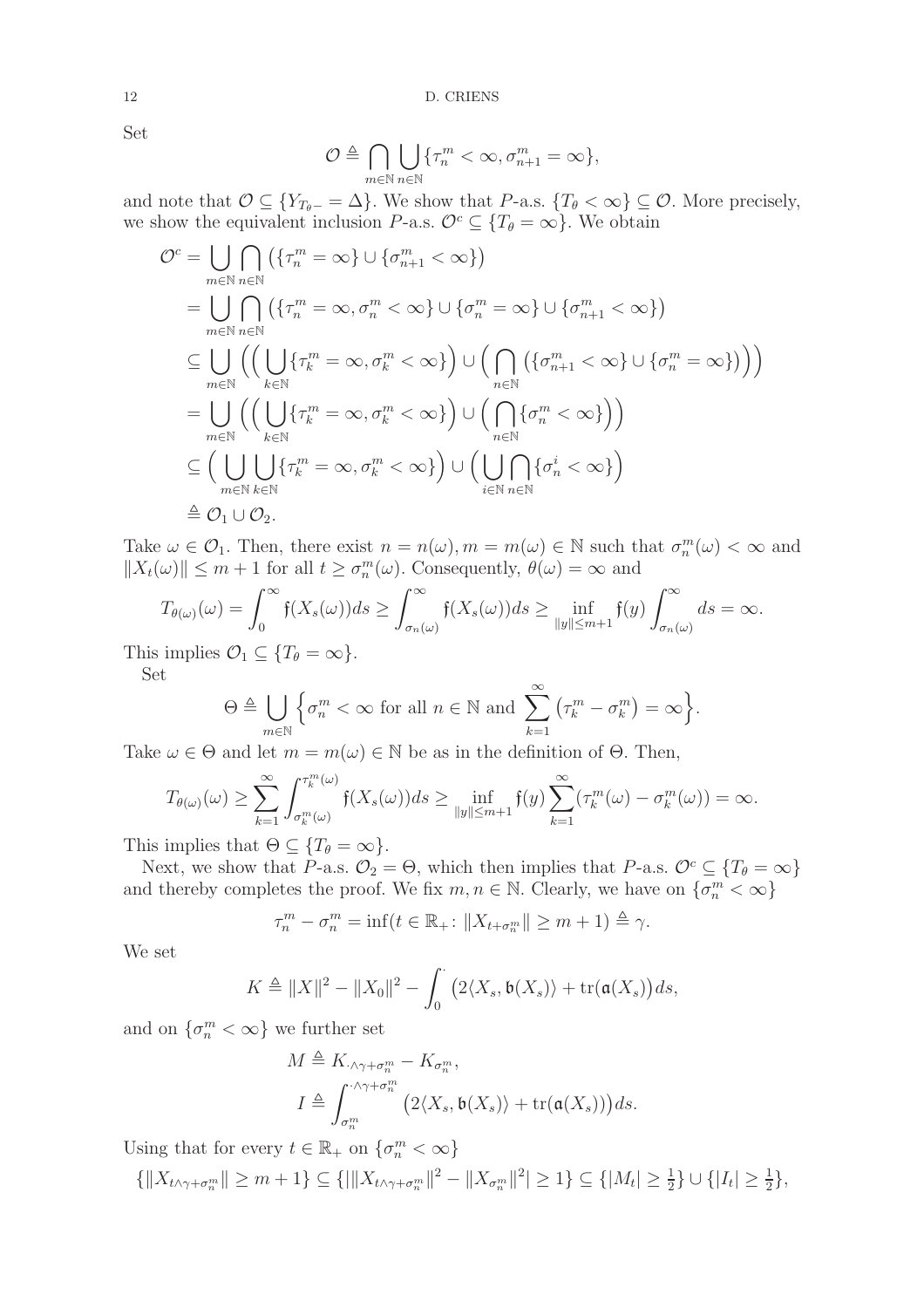we obtain that

$$
\gamma \ge \inf\{t \in \mathbb{R}_+ : |M_t| \ge \frac{1}{2}\} \wedge \inf\{t \in \mathbb{R}_+ : |I_t| \ge \frac{1}{2}\} \text{ on }\{\sigma_n^m < \infty\}.
$$

Because

$$
|I_t| \leq \sup_{\|y\| \leq m+1} \left|2\langle y, \mathfrak{b}(y)\rangle + \text{tr}(\mathfrak{a}(y))\right| \, t \triangleq \alpha t \text{ on } \{\sigma_n^m < \infty\},
$$

we obtain that

$$
\inf(t \in \mathbb{R}_+ : |I_t| \ge \frac{1}{2}) \ge \frac{1}{2\alpha} \text{ on } \{\sigma_n^m < \infty\}. \tag{4.2}
$$

For every  $t \in \mathbb{R}_+$  we have  $t \wedge \gamma + \sigma_n^m < \theta$  on  $\{\sigma_n^m < \infty\}$ . Consequently,

$$
(t \wedge \gamma + \sigma_n^m) \wedge \theta_k \wedge k \nearrow t \wedge \gamma + \sigma_n^m \text{ as } k \to \infty \text{ on } \{\sigma_n^m < \infty\}. \tag{4.3}
$$

Applying the definition of the martingale problem with  $f(x) = ||x||^2$  yields that for every  $k \in \mathbb{N}$  the process  $K_{\cdot \wedge \theta_k \wedge k}$  is a P-martingale. Note that for every  $t \in \mathbb{R}_+$ 

$$
\sup_{k \in \mathbb{N}} |K_{(t \wedge \gamma + \sigma_n^m) \wedge \theta_k \wedge k} - K_{\sigma_n^m \wedge \theta_k \wedge k}| \mathbb{I}_{\{\sigma_n^m < \infty\}} \le 2(n+1)^2 + \alpha t. \tag{4.4}
$$

It is well-known that  $\sigma_n^m$  and  $\tau_n^m$  are  $(\mathcal{F}_t^o)_{t\geq 0}$ -stopping times, see [\[13](#page-17-13), Proposition 2.1.5]. We note that  $t \wedge \gamma + \sigma_n^m$ , which is set to be  $\infty$  in case  $\sigma_n^m = \infty$ , is an  $(\mathcal{F}_t^o)_{t \geq 0}$ -stopping time, too. To see this, note that for all  $s \in \mathbb{R}_+$ 

$$
\begin{aligned} \{t \wedge \gamma + \sigma_n^m \le s\} &= \{t + \sigma_n^m \le s, \sigma_n^m < \infty, t + \sigma_n^m \le \tau_n^m\} \\ &\cup \{\tau_n^m \le s, \sigma_n^m < \infty, \tau_n^m \le t + \sigma_n^m\} \in \mathcal{F}_s^o, \end{aligned}
$$

which follows because for any  $(\mathcal{F}_t^o)_{t\geq 0}$ -stopping times  $\rho$  and  $\tau$  the following hold:  $\mathcal{F}_{\rho}^o \cap \{\rho \leq s\} \subseteq \mathcal{F}_{s}^o, \{\rho \leq \tau\} \in \mathcal{F}_{\rho}^o \cap \mathcal{F}_{\tau}^o$ , and  $\mathcal{F}_{\rho}^o \subseteq \mathcal{F}_{\tau}^o$  whenever  $\rho \leq \tau$ .

Let  $s < t$  and take  $A \in \mathcal{F}_{s+\sigma_n^m}^o$  and  $G \in \mathcal{F}_{\sigma_n^m}^o$ . Recalling [\(4.3\)](#page-12-0) and [\(4.4\)](#page-12-1), the dominated convergence and the optional stopping theorem yield that

$$
E^{P}[M_{t}\mathbb{I}_{A}\mathbb{I}_{G}\mathbb{I}_{\{\sigma_{n}^{m}\langle\infty\}\}}]
$$
\n
$$
= \lim_{k \to \infty} E^{P}[(K_{(t \wedge \gamma + \sigma_{n}^{m}) \wedge \theta_{k} \wedge k} - K_{\sigma_{n}^{m} \wedge \theta_{k} \wedge k})\mathbb{I}_{A}\mathbb{I}_{G}\mathbb{I}_{\{\sigma_{n}^{m}\langle\infty\}\}}]
$$
\n
$$
= \lim_{k \to \infty} E^{P}[(E^{P}[K_{(t \wedge \gamma + \sigma_{n}^{m}) \wedge \theta_{k} \wedge k}|\mathcal{F}_{s+\sigma_{n}^{m}}] - K_{\sigma_{n}^{m} \wedge \theta_{k} \wedge k})\mathbb{I}_{A}\mathbb{I}_{G}\mathbb{I}_{\{\sigma_{n}^{m}\langle\infty\}\}}]
$$
\n
$$
= \lim_{k \to \infty} E^{P}[(K_{(s \wedge \gamma + \sigma_{n}^{m}) \wedge \theta_{k} \wedge k} - K_{\sigma_{n}^{m} \wedge \theta_{k} \wedge k})\mathbb{I}_{A}\mathbb{I}_{G}\mathbb{I}_{\{\sigma_{n}^{m}\langle\infty\}\}}]
$$
\n
$$
= E^{P}[M_{s}\mathbb{I}_{A}\mathbb{I}_{G}\mathbb{I}_{\{\sigma_{n}^{m}\langle\infty\}\}}].
$$

We conclude that there exists a P-null set  $N(s, t, A)$  such that

$$
E^P\big[\big(M_t - M_s\big)\mathbb{I}_A\mathbb{I}_{\{\sigma_n^m < \infty\}}|\mathcal{F}_{\sigma_n^m}^o\big](\omega) = 0
$$

for all  $\omega \notin N(s,t,A)$ . Recall that  $\mathcal{F}^o_{s+\sigma_n^m} = \sigma(X_{t \wedge (s+\sigma_n^m)}, t \in \mathbb{Q}_+)$  is countably gener-ated, see [\[33,](#page-18-14) Theorem I.6], and let  $\mathcal{C}_s$  be a countable system of generators of  $\mathcal{F}^o_{s+\sigma^m_n}$ . Set

$$
N \triangleq \bigcup_{t \in \mathbb{Q}_+} \bigcup_{\mathbb{Q}_+ \ni s < t} \bigcup_{A \in \mathcal{C}_s} N(s, t, A),
$$

which is a P-null set. Now, we conclude that for all  $\omega \notin N \cup {\sigma_n^m} = \infty$  the process M is a continuous  $P(\cdot|\mathcal{F}_{\sigma_n^m}^o)(\omega)$ -martingale for the shifted filtration  $(\mathcal{F}_{t+\sigma_n^m}^o)_{t\geq 0}$  and, by the backwards martingale convergence theorem, also for its right-continuous version  $\mathbf{F}_{\sigma_n^m} \triangleq (\mathcal{F}_{t+\sigma_n^m})_{t\geq 0}$ , see also [\[16](#page-17-14), Lemma 6.2].

<span id="page-12-2"></span><span id="page-12-1"></span><span id="page-12-0"></span>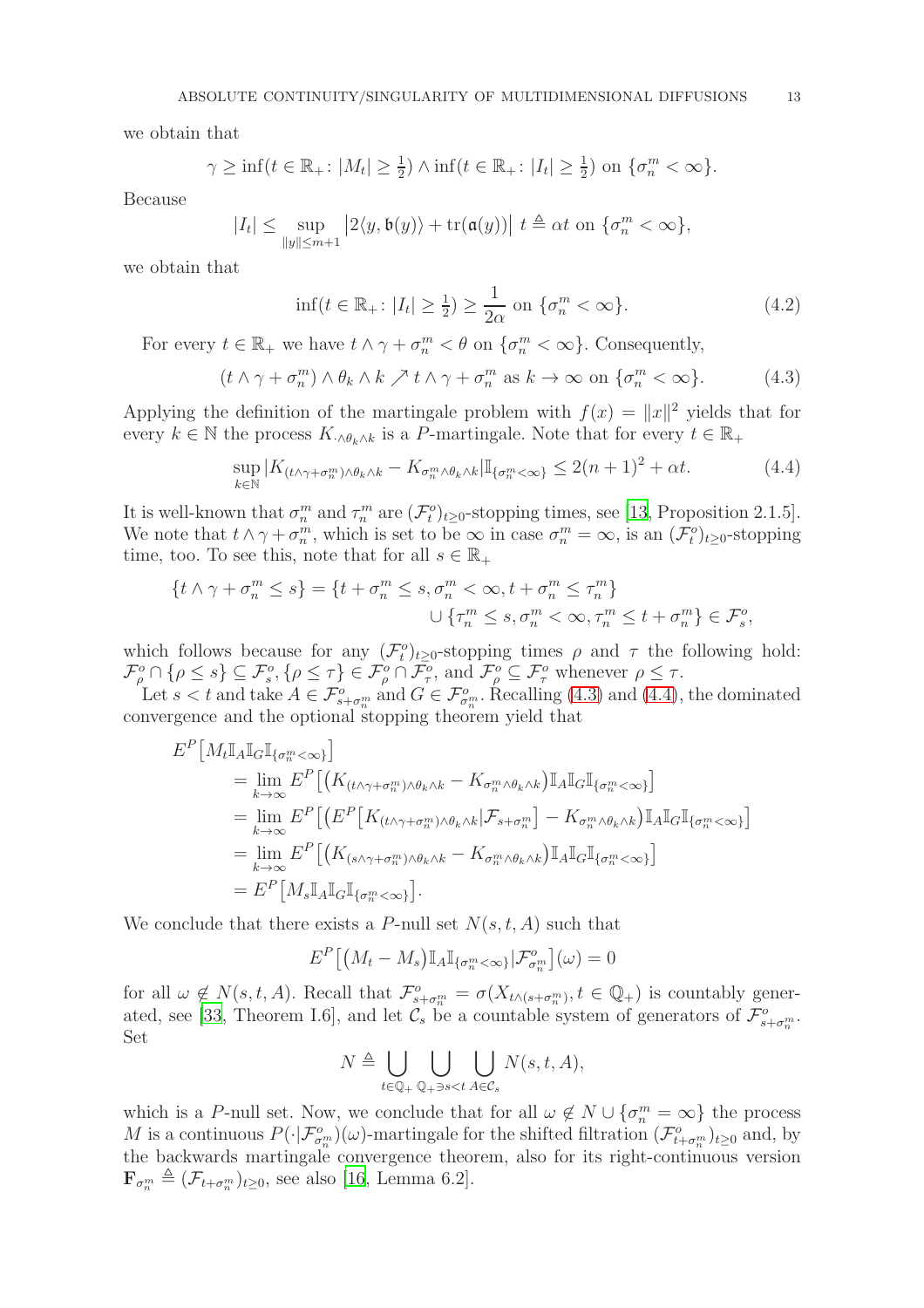Fix  $\omega \notin N \cup {\sigma_n^m = \infty}$ . It follows similar to [\[29](#page-18-13), Proposition VIII.3.3] that  $P(\cdot|\mathcal{F}_{\sigma_n^m}^o)(\omega)$ -a.s.

$$
[M, M] = 4 \int_{\sigma_n^m}^{\sqrt{N} + \sigma_n^m} \langle X_s, \mathfrak{a}(X_s) X_s \rangle ds.
$$

The Dambis, Dubins–Schwarz theorem (see e.g., [\[16,](#page-17-14) Theorem 16.4]) yields that on a standard extension of the filtered probability space  $(\Omega, \mathcal{F}, \mathbf{F}_{\sigma_n^m}, P(\cdot | \mathcal{F}_{\sigma_n^m}^o)(\omega))$ , which we ignore in our notation for simplicity, there exists a one-dimensional Brownian motion B such that  $P(\cdot|\mathcal{F}_{\sigma_n^m}^o)(\omega)$ -a.s.  $M = B_{[M,M]}$ . Because  $P(\cdot|\mathcal{F}_{\sigma_n^m}^o)(\omega)$ -a.s.

$$
4\int_{\sigma_n^m}^{t\wedge\gamma+\sigma_n^m}\langle X_s,\mathfrak{a}(X_s)X_s\rangle ds\leq 4\Big(\sup_{\|y\|\leq m+1}\langle y,\mathfrak{a}(y)y\rangle\vee 1\Big)t\triangleq\beta t,\quad t\in\mathbb{R}_+,
$$

we have  $P(\cdot|\mathcal{F}_{\sigma_n^m}^o)(\omega)$ -a.s.

$$
\inf(t \in \mathbb{R}_+ : |B_{[M,M]_t}| \ge \frac{1}{2}) \ge \frac{\inf(t \in \mathbb{R}_+ : |B_t| \ge \frac{1}{2})}{\beta} \triangleq \frac{\tau}{\beta}.
$$
 (4.5)

In summary,  $(4.2)$  and  $(4.5)$  imply that

<span id="page-13-0"></span>
$$
E^{P}\big[e^{-(\tau_n^m - \sigma_n^m)}|\mathcal{F}_{\sigma_n^m}^o\big](\omega) \le E\big[e^{-\frac{\tau}{\beta}\wedge\frac{1}{2\alpha}}\big] \triangleq \mathsf{C}.
$$

We note that the law of  $\tau$  under  $P(\cdot|\mathcal{F}_{\sigma_n^m}^o)(\omega)$  only depends on the Wiener measure, which means that C is a constant independent of n, m and  $\omega$ . Note also that  $C < 1$ .

Now, we obtain for all  $n \in \mathbb{Z}_+$ 

$$
E^{P}\Big[\prod_{k=1}^{n+1} \mathbb{I}_{\{\sigma_{k}^{m} < \infty\}} e^{-(\tau_{k}^{m} - \sigma_{k}^{m})}\Big]
$$
  
= 
$$
E^{P}\Big[\prod_{k=1}^{n} \mathbb{I}_{\{\sigma_{k}^{m} < \infty\}} e^{-(\tau_{k}^{m} - \sigma_{k}^{m})} \mathbb{I}_{\{\sigma_{n+1}^{m} < \infty\}} E^{P}\Big[e^{-(\tau_{n+1}^{m} - \sigma_{n+1}^{m})}\Big| \mathcal{F}_{\sigma_{n+1}^{m}}^{o}\Big]\Big]
$$
  

$$
\leq C E^{P}\Big[\prod_{k=1}^{n} \mathbb{I}_{\{\sigma_{k}^{m} < \infty\}} e^{-(\tau_{k}^{m} - \sigma_{k}^{m})}\Big].
$$

By induction, we conclude

$$
E^{P}\Big[\prod_{k=1}^{n}\mathbb{I}_{\{\sigma_k^m<\infty\}}e^{-(\tau_k^m-\sigma_k^m)}\Big]\leq \mathsf{C}^n, \quad n\in\mathbb{N}.
$$

Letting  $n \to \infty$  and using the dominated convergence theorem yields that

$$
E^{P}\Big[\prod_{k=1}^{\infty}\mathbb{I}_{\{\sigma_k^m<\infty\}}e^{-(\tau_k^m-\sigma_k^m)}\Big]=0.
$$

This implies that P-a.s. for all  $m \in \mathbb{N}$ 

$$
\prod_{k=1}^{\infty} \mathbb{I}_{\{\sigma_k^m < \infty\}} e^{-(\tau_k^m - \sigma_k^m)} = \prod_{k=1}^{\infty} \mathbb{I}_{\{\sigma_k^m < \infty\}} e^{-\sum_{i=1}^{\infty} (\tau_i^m - \sigma_i^m)} = 0.
$$

We conclude that  $P$ -a.s.  $\Sigma_2^c \subseteq \Theta$ . The proof is complete.

**Remark 4.2.** In case the MP  $(a, b, x)$  has a unique solution  $P_x$  for all  $x \in \mathbb{R}^d$  and  $x \mapsto P_x$  is continuous, the proof of P-a.s.  $\mathcal{O}_2 = \Theta$  in Lemma [4.1](#page-10-0) simplifies substantially: It follows as in [\[36](#page-18-7), Lemma 11.1.2] that the map  $\omega \mapsto e^{-\tau_1^m(\omega)}$  is  $P_x$ -a.s. continuous for every  $x \in \mathbb{R}^d$ . Thus, by the continuous mapping theorem,  $x \mapsto E_x[e^{-\tau_1^m}]$  is continuous.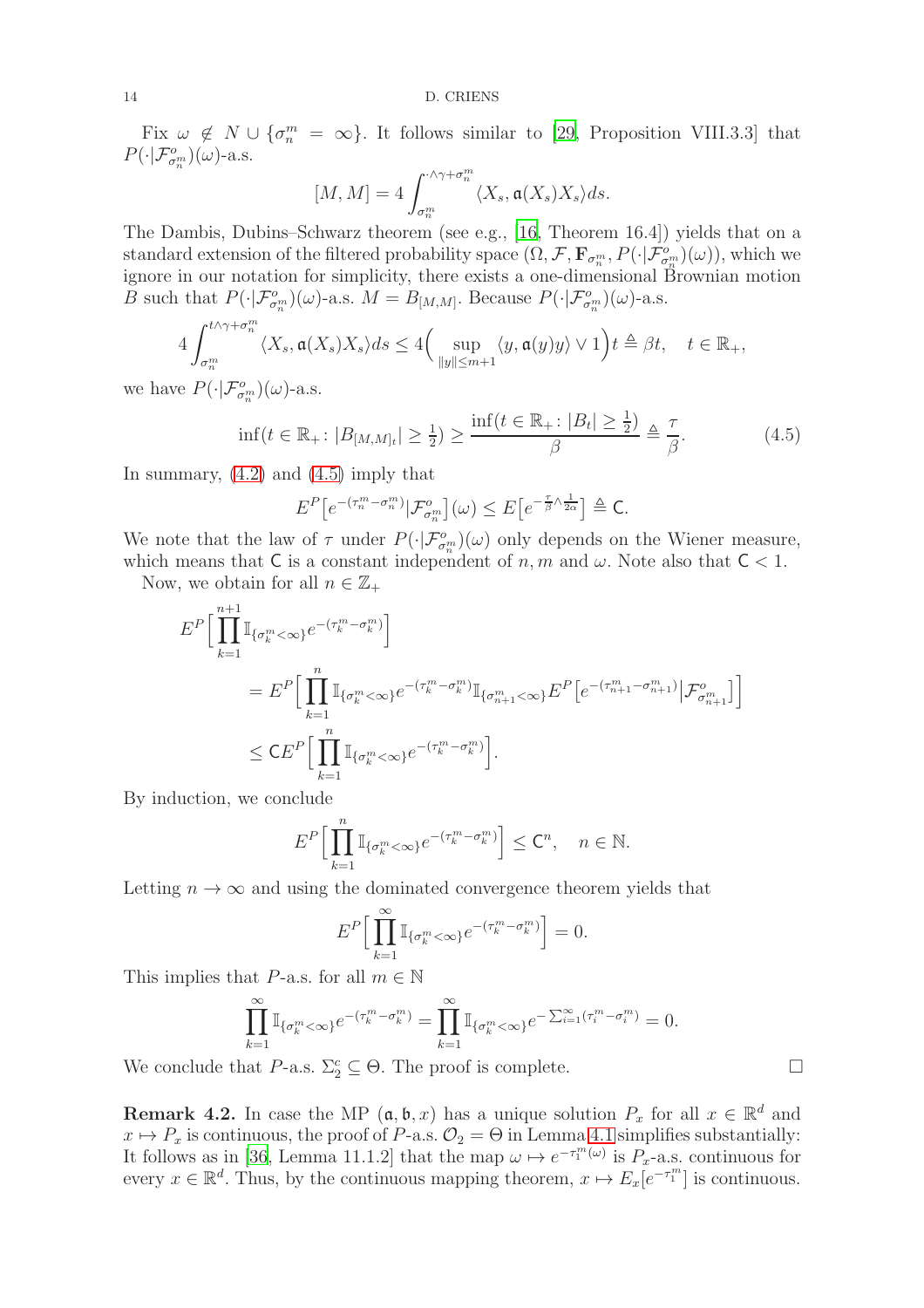Consequently,  $C \triangleq \sup_{\|x\| \leq m} E_x[e^{-\tau_1^m}] < 1$ . Now, using the strong Markov property, we obtain

$$
E_{x_0} \Big[ \prod_{k=1}^{n+1} \mathbb{I}_{\{\sigma_k^m < \infty\}} e^{-(\tau_k^m - \sigma_k^m)} \Big] = E_{x_0} \Big[ \prod_{k=1}^n \mathbb{I}_{\{\sigma_k^m < \infty\}} e^{-(\tau_k^m - \sigma_k^m)} \mathbb{I}_{\{\sigma_{n+1}^m < \infty\}} E_{x_0} \Big[ e^{-(\tau_{n+1}^m - \sigma_{n+1}^m)} | \mathcal{F}_{\sigma_{n+1}^m}^o \Big] \Big] = E_{x_0} \Big[ \prod_{k=1}^n \mathbb{I}_{\{\sigma_k^m < \infty\}} e^{-(\tau_k^m - \sigma_k^m)} \mathbb{I}_{\{\sigma_{n+1}^m < \infty\}} E_{X_{\sigma_{n+1}^m}} \Big[ e^{-\tau_1^m} \Big] \Big] \leq C E_{x_0} \Big[ \prod_{k=1}^n \mathbb{I}_{\{\sigma_k^m < \infty\}} e^{-(\tau_k^m - \sigma_k^m)} \Big] \leq C^{n+1} \to 0 \text{ as } n \to \infty.
$$

The other proof of Lemma [4.1](#page-10-0) requires no uniqueness assumption on  $P$  and no continuity assumptions on  $\mathfrak b$  and/or  $\mathfrak a$ , which are often required for  $x \mapsto P_x$  to be continuous, see [\[28](#page-18-6), [36](#page-18-7)].

For  $n \in \mathbb{N}$  set  $\gamma_n \triangleq T_{\theta_n \wedge n}$  and note that  $L_{\gamma_n} = \theta_n \wedge n$ . It follows from [\[29,](#page-18-13) Proposition V.1.4] that for all  $t \in \mathbb{R}_+$  and  $n \in \mathbb{N}$ 

$$
L_{t\wedge\gamma_n} = \int_0^{L_{t\wedge\gamma_n}} \mathfrak{f}^{-1}(X_s) dT_s = \int_0^{t\wedge\gamma_n} \mathfrak{f}^{-1}(X_{L_s}) dT_{L_s} = \int_0^{t\wedge\gamma_n} \mathfrak{f}^{-1}(X_{L_s}) ds.
$$

In other words, we have for all  $n \in \mathbb{N}$ 

<span id="page-14-0"></span>
$$
\mathbb{I}_{\{t \le \gamma_n\}} dL_t = \mathbb{I}_{\{t \le \gamma_n\}} \mathfrak{f}^{-1}(X_{L_t}) dt. \tag{4.6}
$$

Using [\(4.6\)](#page-14-0) and again [\[29,](#page-18-13) Proposition V.1.4], we obtain for every locally bounded Borel function  $\mathfrak{g} \colon \mathbb{R}^d \to \mathbb{R}$  that for all  $t \in \mathbb{R}_+$  and  $n \in \mathbb{N}$ 

$$
\int_0^{t \wedge \gamma_n} \frac{\mathfrak{g}(Y_s) ds}{\mathfrak{f}(Y_s)} = \int_0^{t \wedge \gamma_n} \frac{\mathfrak{g}(X_{L_s}) ds}{\mathfrak{f}(X_{L_s})}
$$

$$
= \int_0^{t \wedge \gamma_n} \mathfrak{g}(X_{L_s}) dL_s
$$

$$
= \int_0^{L_{t \wedge \gamma_n}} \mathfrak{g}(X_s) ds.
$$
(4.7)

<span id="page-14-1"></span>Note that  $L_t$  is an **F**-stopping time. Define the time-changed filtration  $\mathbf{G} = (\mathcal{G}_t)_{t\geq 0} \triangleq$  $(\mathcal{F}_{L_t})_{t\geq 0}$ . Because  $(L_t)_{t\geq 0}$  is right-continuous, also G is right-continuous, and because  $\theta_n \wedge n$  is an **F**-stopping time, [\[15](#page-17-9), Lemma 10.5] implies that  $\gamma_n = T_{\theta_n \wedge n}$  is a **G**-stopping time and that  $t \mapsto L_{t \wedge \gamma_n}$  is an increasing sequence of **F**-stopping times.

We set

$$
\mathfrak{K}f \triangleq \langle \nabla f, \mathfrak{b} \rangle + \frac{1}{2} \text{tr}(\nabla^2 f \mathfrak{a}), \quad f \in C^2(\mathbb{R}^d).
$$

Recall that, by the definition of the MP  $(\mathfrak{a}, \mathfrak{b}, x_0)$ , the process

$$
f(X_{\cdot\wedge\theta_n}) - f(x_0) - \int_0^{\cdot\wedge\theta_n} \Re f(X_s) ds
$$

is a P-martingale.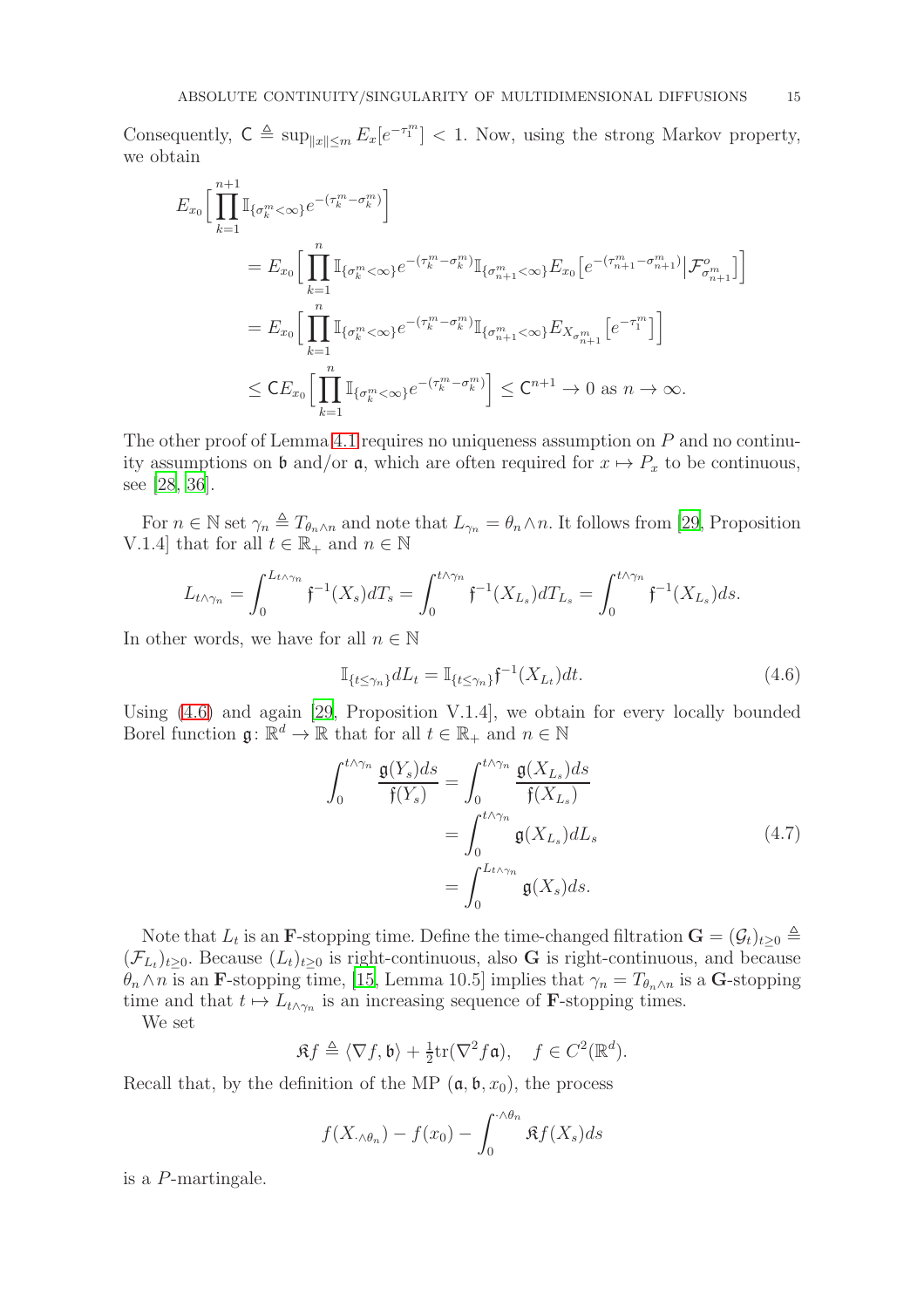Recall further that  $L_{t \wedge \gamma_n} \leq \theta_n \wedge n$ . Using [\(4.7\)](#page-14-1) and the optional stopping theorem, for  $s < t, n \in \mathbb{N}$  and  $f \in C^2(\mathbb{R}^d)$  we obtain that  $P$ -a.s.

$$
E^{P}\left[f(Y_{t\wedge\gamma_{n}})-f(x_{0})-\int_{0}^{t\wedge\gamma_{n}}\frac{\mathfrak{K}f(Y_{r})dr}{\mathfrak{f}(Y_{s})}\Big| \mathcal{G}_{s}\right]
$$
  
\n
$$
= E^{P}\left[f(X_{L_{t\wedge\gamma_{n}}\wedge\theta_{n}\wedge n})-f(x_{0})-\int_{0}^{L_{t\wedge\gamma_{n}}\wedge\theta_{n}\wedge n}\mathfrak{K}f(X_{r})dr\Big| \mathcal{F}_{L_{s}}\right]
$$
  
\n
$$
= f(X_{L_{t\wedge\gamma_{n}}\wedge\theta_{n}\wedge n\wedge L_{s}})-f(x_{0})-\int_{0}^{L_{t\wedge\gamma_{n}}\wedge\theta_{n}\wedge n\wedge L_{s}}\mathfrak{K}f(X_{r})dr
$$
  
\n
$$
= f(X_{L_{s\wedge\gamma_{n}}})-f(x_{0})-\int_{0}^{L_{s\wedge\gamma_{n}}}\mathfrak{K}f(X_{r})dr
$$
  
\n
$$
= f(Y_{s\wedge\gamma_{n}})-f(x_{0})-\int_{0}^{s\wedge\gamma_{n}}\frac{\mathfrak{K}f(Y_{r})dr}{\mathfrak{f}(Y_{r})}.
$$

This yields that

$$
f(Y_{\cdot \wedge \gamma_n}) - f(x_0) - \int_0^{\cdot \wedge \gamma_n} \frac{\mathfrak{K}f(Y_r)dr}{\mathfrak{f}(Y_s)}
$$

is a P-martingale for the filtration  $G$ . In particular, by [\[30,](#page-18-15) Lemma II.67.10], it is a P-martingale for the P-augmentation of  $\mathbf{G}$ , which we denote by  $\mathbf{G}^{P}$ . We redefine the process Y on a P-null set such that it gets everywhere continuous paths. With abuse of notation we denote the redefined process still by Y. Note that  $\theta_n(Y)$  is a  $\mathbf{G}^P$ -stopping time. Recalling that P-a.s.  $\gamma_n \nearrow T_\theta = \theta(Y)$  and  $t \wedge \theta_n(Y) < \theta(Y)$ , the dominated convergence theorem yields for all  $s < t, n \in \mathbb{N}$  and  $f \in C^2(\mathbb{R}^d)$  that P-a.s.

$$
E^{P}\left[f(Y_{t\wedge\theta_{n}(Y)})-f(x_{0})-\int_{0}^{t\wedge\theta_{n}(Y)}\frac{\mathfrak{K}f(Y_{r})dr}{\mathfrak{f}(Y_{s})}\big|\mathcal{G}_{s}^{P}\right]
$$
  
\n
$$
=\lim_{m\to\infty}E^{P}\left[f(Y_{t\wedge\theta_{n}(Y)\wedge\gamma_{m}})-f(x_{0})-\int_{0}^{t\wedge\theta_{n}(Y)\wedge\gamma_{m}}\frac{\mathfrak{K}f(Y_{r})dr}{\mathfrak{f}(Y_{s})}\big|\mathcal{G}_{s}^{P}\right]
$$
  
\n
$$
=\lim_{m\to\infty}\left(f(Y_{s\wedge\theta_{n}(Y)\wedge\gamma_{m}})-f(x_{0})-\int_{0}^{s\wedge\theta_{n}(Y)\wedge\gamma_{m}}\frac{\mathfrak{K}f(Y_{r})dr}{\mathfrak{f}(Y_{r}^{n})}\right)
$$
  
\n
$$
=f(Y_{s\wedge\theta_{n}(Y)})-f(x_{0})-\int_{0}^{s\wedge\theta_{n}(Y)}\frac{\mathfrak{K}f(Y_{r})dr}{\mathfrak{f}(Y_{r}^{n})}.
$$

Using the tower rule, we conclude that

$$
f(Y_{\cdot \wedge \theta_n(Y)}) - f(x_0) - \int_0^{\cdot \wedge \theta_n(Y)} \frac{\mathfrak{K}f(Y_r) dr}{\mathfrak{f}(Y_s)}
$$

is a  $P$ -martingale for the filtration generated by  $Y$ . Consequently, the push-forward  $P \circ Y^{-1}$  solves the MP  $(f^{-1}\mathfrak{a}, f^{-1}\mathfrak{b}, x_0)$ , which is part (iii) of Theorem [2.2.](#page-2-2) Recalling  $(4.1)$  shows the formula  $(2.1)$ , i.e. part (iv) of Theorem [2.2.](#page-2-2)

We now introduce the process U and verify (ii) in Theorem [2.2.](#page-2-2) For  $t \in \mathbb{R}_+$  we define

$$
S_t \triangleq \int_0^{t \wedge \theta} \mathfrak{f}^{-1}(X_s) ds, \qquad A_t \triangleq \inf(s \in \mathbb{R}_+ : S_s > t),
$$

and

$$
U_t \triangleq \begin{cases} X_{A_t}, & t < S_\theta, \\ \Delta, & t \ge S_\theta. \end{cases}
$$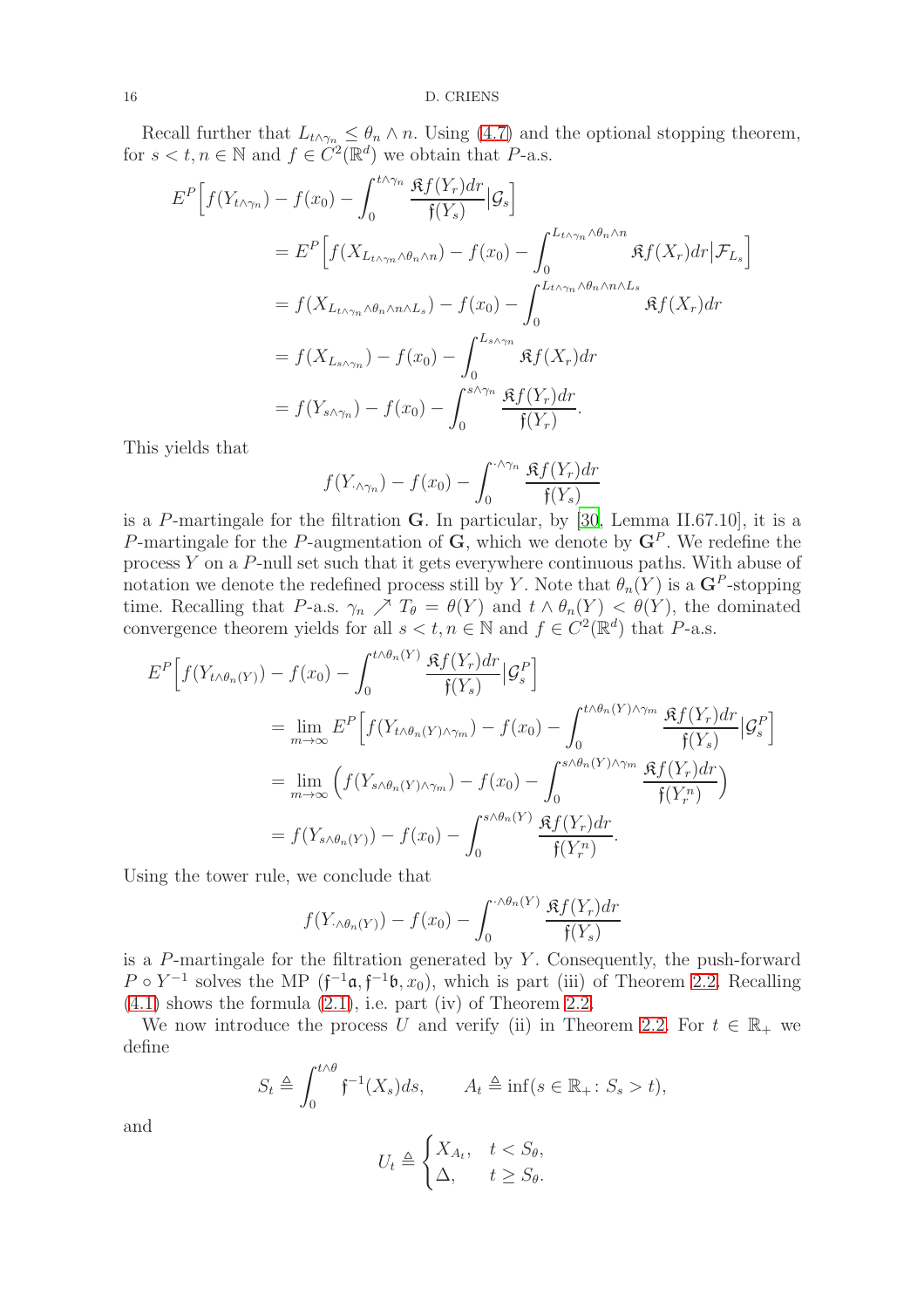Again, it is easy to see that U is right-continuous and measurable. Using  $(4.1)$  and [\(4.6\)](#page-14-0), we obtain P-a.s. for all  $t \in \mathbb{R}_+$ 

$$
S_t \circ Y = \int_0^{t \wedge T_\theta} \mathfrak{f}^{-1}(Y_s) ds = \lim_{n \to \infty} \int_0^{t \wedge \gamma_n \wedge n} \mathfrak{f}^{-1}(X_{L_s}) ds = \lim_{n \to \infty} L_{t \wedge \gamma_n \wedge n} = L_t.
$$

In particular, P-a.s.  $S_{\theta} \circ Y = \theta$ . Now, we obtain P-a.s. for  $t \in \mathbb{R}_+$ 

$$
A_t \circ Y = \inf(s \in \mathbb{R}_+ : L_s > t) = T_t,
$$

which implies  $X_{A_t} \circ Y = X_{L_{T_t}} = X_t$  for all  $t < S_\theta \circ Y = \theta$ . In summary, we conclude that P-a.s.  $U \circ Y = X$ , i.e. that (ii) in Theorem [2.2](#page-2-2) holds.

Finally, let us explain that if the MP  $(f^{-1}\mathfrak{a}, f^{-1}\mathfrak{b}, x_0)$  has at most one solution, then P is the unique solution to the MP  $(\mathfrak{a}, \mathfrak{b}, x_0)$ . For  $n \in \mathbb{N}$  let  $0 \le t_1 < t_2 < \cdots < t_n < \infty$ and  $G_1, \ldots, G_n \in \mathcal{B}(\mathbb{R}^d)$ . Suppose that Q is a second solution to the MP  $(\mathfrak{a}, \mathfrak{b}, x_0)$ . Then, the push-forwards  $P \circ Y^{-1}$  and  $Q \circ Y^{-1}$  both solve the MP  $(f^{-1}\mathfrak{a}, f^{-1}\mathfrak{b}, x_0)$  and we deduce from the uniqueness assumption and (ii) in Theorem [2.2](#page-2-2) that

$$
P(X_{t_1} \in G_1, ..., X_{t_n} \in G_n) = P \circ Y^{-1}(U_{t_1} \in G_1, ..., U_{t_n} \in G_n)
$$
  
=  $Q \circ Y^{-1}(U_{t_1} \in G_1, ..., U_{t_n} \in G_n)$   
=  $Q(X_{t_1} \in G_1, ..., X_{t_n} \in G_n)$ .

<span id="page-16-0"></span>By a monotone class argument,  $P = Q$ . The proof is complete.

### Appendix A. A Few Existence and Uniqueness Results

In this appendix we collect some existence and uniqueness results for martingale problems. We assume that  $\mathfrak{b}: \mathbb{R}^d \to \mathbb{R}^d$  and  $\mathfrak{a}: \mathbb{R}^d \to \mathbb{S}^d$  are locally bounded and we formulate the following conditions:

- (A1) b and a are continuous.
- $(A2)$  det( $\mathfrak{a}$ ) is locally bounded away from zero.
- (A3)  $\alpha$  is continuous and  $\langle \xi, \alpha(x)\xi \rangle > 0$  for all  $x \in \mathbb{R}^d$  and  $\xi \in \mathbb{R}^d \setminus \{0\}.$
- (A4) b is locally Lipschitz continuous and a has a locally Lipschitz continuous root.

We use this opportunity and illustrate that Theorem [2.2](#page-2-2) can also be used to obtain existence and uniqueness criteria for martingale problems.

<span id="page-16-1"></span>**Proposition A.1.** Let  $x_0 \in \mathbb{R}^d$ . If (A1) or (A2) holds, then there exists a solution  $P_{x_0}$  to the MP ( $\mathfrak{a}, \mathfrak{b}, x_0$ ). If (A3) or (A4) holds, then there exists a unique solution  $P_{x_0}$ to the MP  $(\mathfrak{a}, \mathfrak{b}, x_0)$ .

*Proof:* Let  $f: \mathbb{R}^d \to (0, \infty)$  be a continuous function such that  $f\mathfrak{a}$  and  $f\mathfrak{b}$  are bounded. Such a function can be constructed as follows: Set

$$
\mathfrak{g}\triangleq \sum_{k=1}^{\infty}a_k^{-1}\mathbb{I}_{[k-1,k)},\ \text{where}\ a_k\triangleq \sup_{\|x\|\leq k}\|\mathfrak{b}(x)\|\vee \sup_{\|x\|\leq k}\|\mathfrak{a}(x)\|\vee 1,
$$

and let  $\mathfrak{z} \colon \mathbb{R}_+ \to (0,\infty)$  be a continuous function  $\mathfrak{z} \leq \mathfrak{g}$ . Then,  $\mathfrak{f}(x) \triangleq \mathfrak{z}(\Vert x \Vert)$  has the claimed properties. In case one of  $(A1) - (A3)$  holds, the MP  $(f\mathfrak{a}, f\mathfrak{b}, x_0)$  has a (conservative) solution and in case (A3) holds the solution is even unique. With these observations at hand, Theorem [2.2](#page-2-2) implies that existence holds for the MP  $(a, b, x_0)$ under either of  $(A1) - (A4)$  and that uniqueness holds under  $(A3)$ . That uniqueness also holds under (A4) is well-known, see [\[14,](#page-17-12) Theorem IV.3.1]. Finally, we provide references for the existence and uniqueness statements concerning the MP ( $f\mathfrak{a}, f\mathfrak{b}, x_0$ ): For existence under (A1) and (A2) see [\[36](#page-18-7), Theorem 6.1.7] and [\[31](#page-18-10), Corollary 1] respectively, and for existence and uniqueness under  $(A3)$  see [\[36,](#page-18-7) Theorem 7.2.1].  $\Box$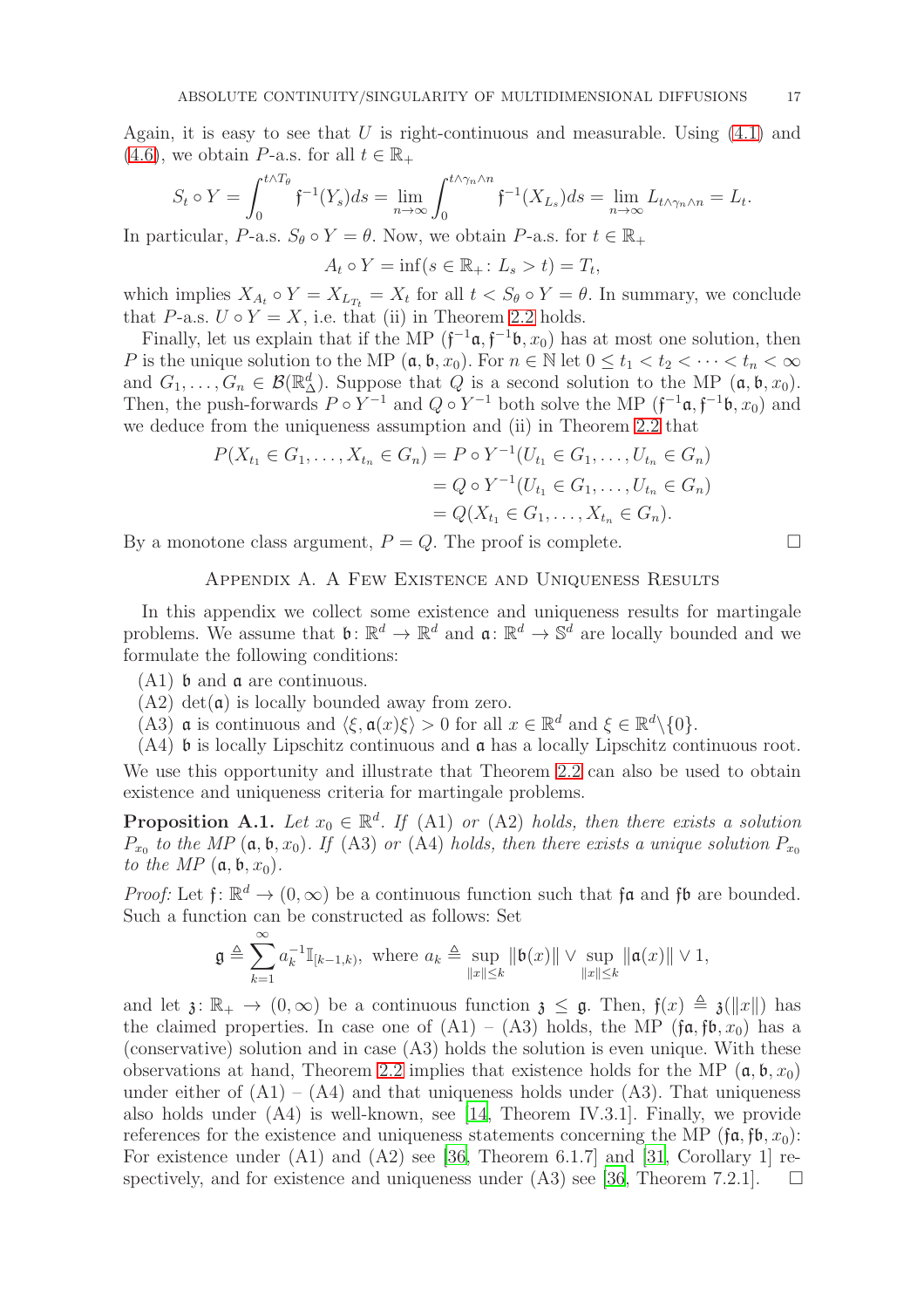Remark A.2. Existence under (A1) is also implied by [\[14](#page-17-12), Theorems IV.2.3] and existence and uniqueness under (A3) is implied by [\[28,](#page-18-6) Theorems 1.13.1]. Local integrability conditions, which are weaker than (A2), for the existence of a solution with not necessarily continuous paths (the left-limit at  $\theta$  needs not to exist) are given in [20, Theorem 3.1].

### **REFERENCES**

- <span id="page-17-2"></span>[1] I. Ben-Ari and R. Pinsky. Absolute continuity/singularity and relative entropy properties for probability measures induced by diffusions on infinite time intervals. Stochastic Processes and their Applications, 115(2):179 – 206, 2005.
- <span id="page-17-10"></span>[2] R. Bhattacharya and S. Ramasubramanian. Recurrence and ergodicity of diffusions. Journal of Multivariate Analysis,  $12(1):95 - 122$ , 1982.
- <span id="page-17-4"></span>[3] A. Borodin and P. Salminen. Some exponential integral functionals of BM  $(\mu)$ and Bes (3). Journal of Mathematical Sciences, 133(3):1231–1248, 2006.
- <span id="page-17-8"></span>[4] B. Böttcher, R. Schilling, and J. Wang. *Lévy Matters III: Lévy-Type Processes:* Construction, Approximation and Sample Path Properties. Lecture Notes in Mathematics. Springer International Publishing, 2014.
- <span id="page-17-6"></span>[5] P. Cheridito, D. Filipovic, and M. Yor. Equivalent and absolutely continuous measure changes for jump-diffusion processes. The Annals of Applied Probability, 15(3):1713–1732, 2005.
- <span id="page-17-1"></span>[6] A. Cherny and M. Urusov. On the absolute continuity and singularity of measures on filtered spaces: Separating times. In From Stochastic Calculus to Mathematical Finance: The Shiryaev Festschrift, pages 125–168. Springer Berlin Heidelberg, 2006.
- [7] D. Criens. Deterministic criteria for the absence and existence of arbitrage in multi-dimensional diffusion markets. International Journal of Theoretical and Applied Finance, 21(01):1850002, 2018.
- <span id="page-17-7"></span>[8] D. Criens. No arbitrage in continuous financial markets. To appear in Mathematics and Financial Economics, 2020.
- <span id="page-17-3"></span>[9] D. Criens and K. Glau. Absolute continuity of semimartingales. Electronic Journal of Probability, 23(125):1–28, 2018.
- <span id="page-17-5"></span>[10] Z. Cui. A new proof of an Engelbert–Schmidt type zeroone law for timehomogeneous diffusions. Statistics & Probability Letters,  $89:118 - 123$ , 2014.
- <span id="page-17-0"></span>[11] F. Delbaen and W. Schachermayer. The Mathematics of Arbitrage. Springer, 2006.
- [12] H.-J. Engelbert and W. Schmidt. On the behaviour of certain Bessel functional. an application to a class of stochastic differential equations. Mathematische Nachrichten, 131(1):219–234, 1987.
- <span id="page-17-13"></span>[13] S. Ethier and T. Kurtz. Markov Processes: Characterization and Convergence. Wiley, 2005.
- <span id="page-17-12"></span>[14] N. Ikeda and S. Watanabe. Stochastic Differential Equations and Diffusion Processes. Elsevier Science, 1989.
- <span id="page-17-9"></span>[15] J. Jacod. Calcul stochastique et problèmes de martingales. Number 714 in Lecture notes in Mathematics. Springer, 1979.
- <span id="page-17-14"></span>[16] O. Kallenberg. Foundations of Modern Probability. Probability and Its Applications. Springer New York, 2006.
- <span id="page-17-11"></span>[17] I. Karatzas and S. Shreve. Brownian Motion and Stochastic Calculus. Springer, 2nd edition, 1991.